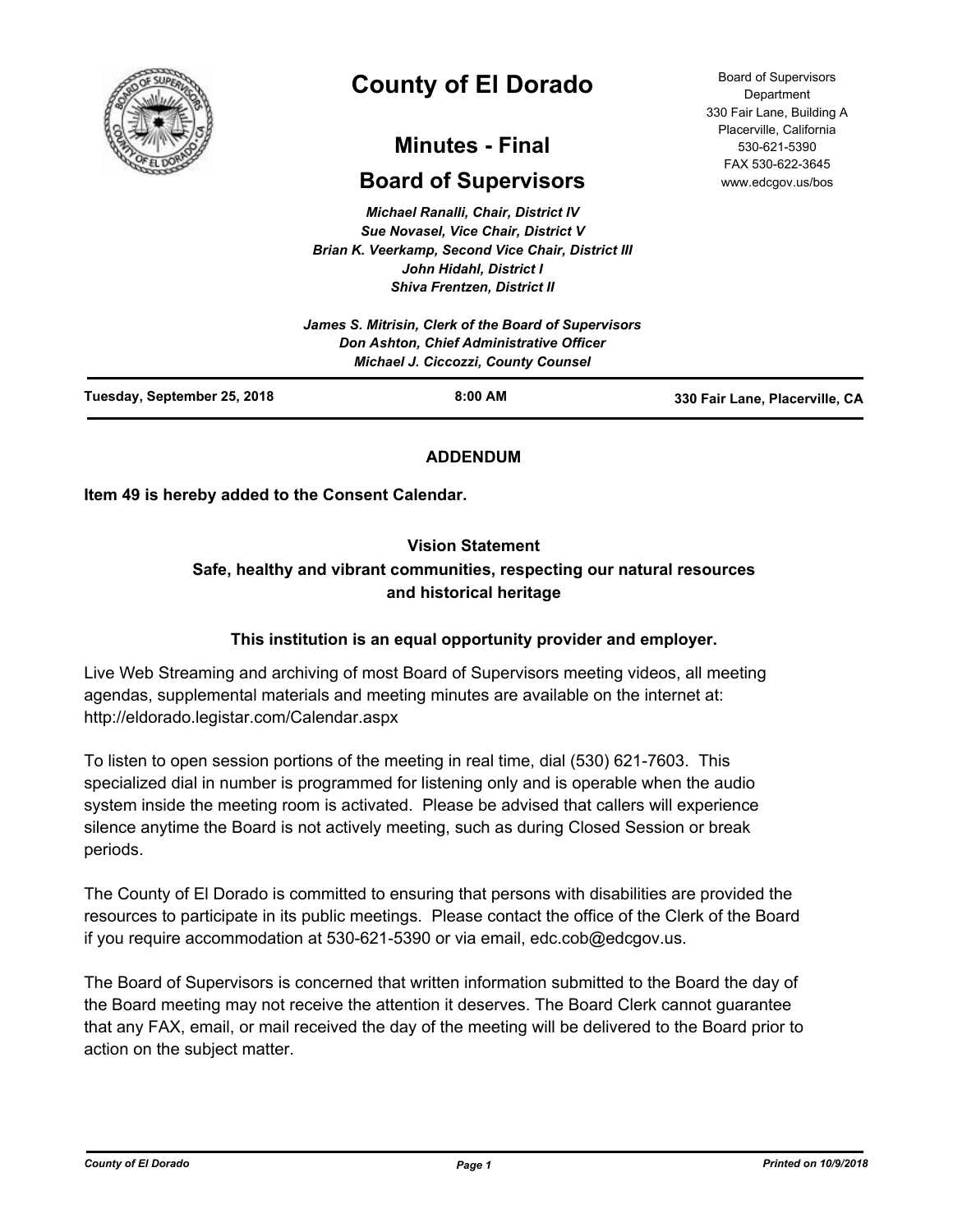The Board meets simultaneously as the Board of Supervisors and the Board of Directors of the Air Quality Management District, In-Home Supportive Services, Public Housing Authority, Redevelopment Agency and other Special Districts.

For Purposes of the Brown Act § 54954.2 (a), the numbered items on this Agenda give a brief description of each item of business to be transacted or discussed. Recommendations of the staff, as shown, do not prevent the Board from taking other action.

Materials related to an item on this Agenda submitted to the Board of Supervisors after distribution of the agenda packet are available for inspection during normal business hours in the public viewing packet located in Building A, 330 Fair Lane, Placerville or in the Board Clerk's Office located at the same address. Such documents are also available on the Board of Supervisors' Meeting Agenda webpage subject to staff's ability to post the documents before the meeting.

#### **PROTOCOLS FOR PUBLIC COMMENT**

Public comment will be received at designated periods as called by the Board Chair.

Public comment on items scheduled for Closed Session will be received before the Board recesses to Closed Session.

Except with the consent of the Board, individuals shall be allowed to speak to an item only once.

On December 5, 2017 the Board adopted the following protocol relative to public comment periods:

Time for public input will be provided at every Board of Supervisors meeting. Individuals will have three minutes to address the Board. Individuals authorized by organizations will have three minutes to present organizational positions and perspectives and may request additional time, up to five minutes. At the discretion of the Board, time to speak by any individual may be modified.

A total of 20 minutes will be allocated for public comment during Open Forum and for each agenda item to be discussed. Public comment on certain agenda items designated and approved by the Board may be treated differently with specific time limits per speaker or a limit on the total amount of time designated for public comment. It is the intent of the Board that quasi-judicial matters have additional flexibility depending upon the nature of the issue.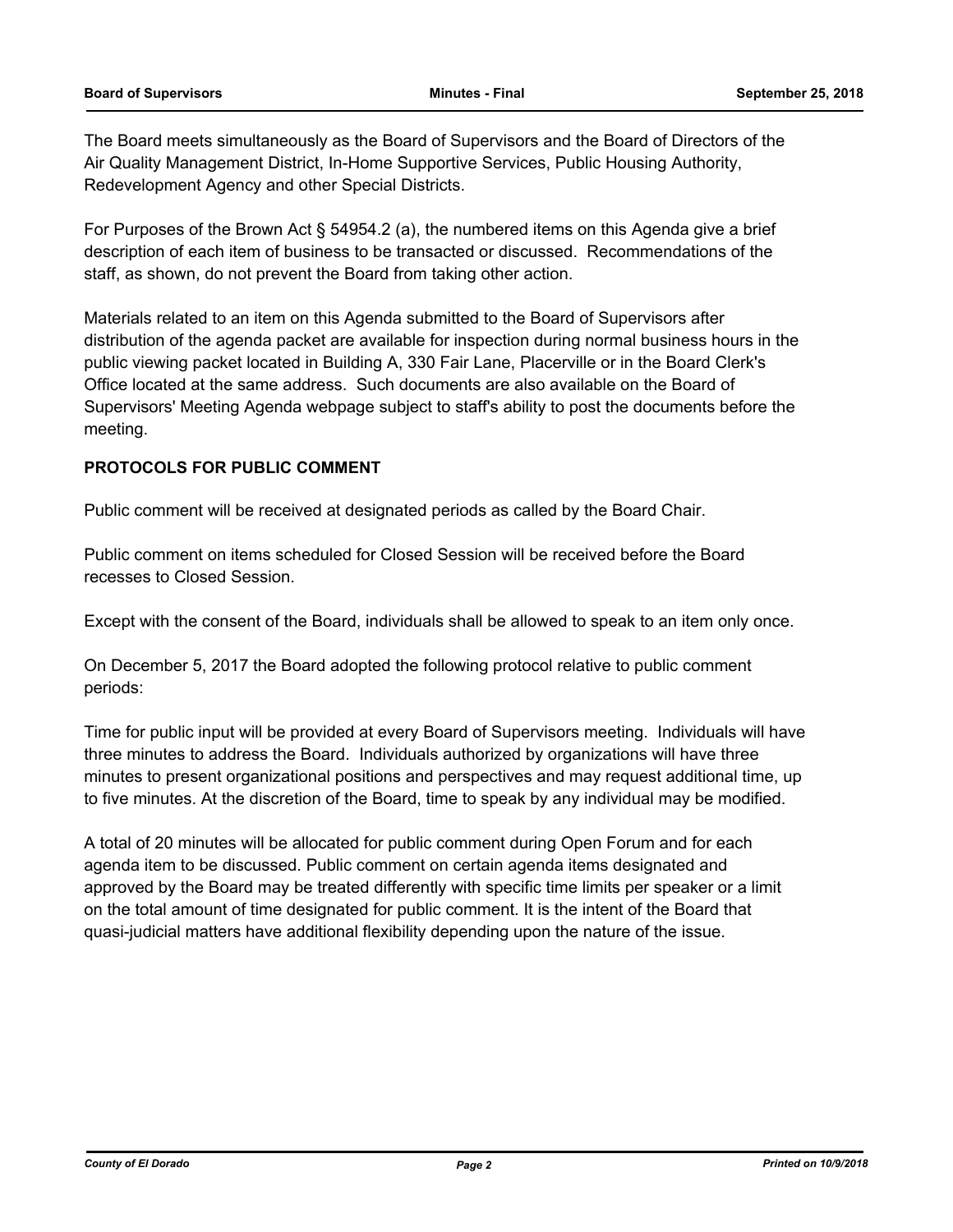Individual Board members may ask clarifying questions but will not engage in substantive dialogue with persons providing input to the Board.

If a person providing input to the Board creates a disruption by refusing to follow Board guidelines, the Chair of the Board may take the following actions.

Step 1. Request the person adhere to Board guidelines. If the person refuses, the Chair may ask the Clerk to turn off the speaker's microphone.

Step 2. If the disruption continues, the Chair may order a recess of the Board meeting.

Step 3. If the disruption continues, the Chair may order the removal of the person from the Board meeting.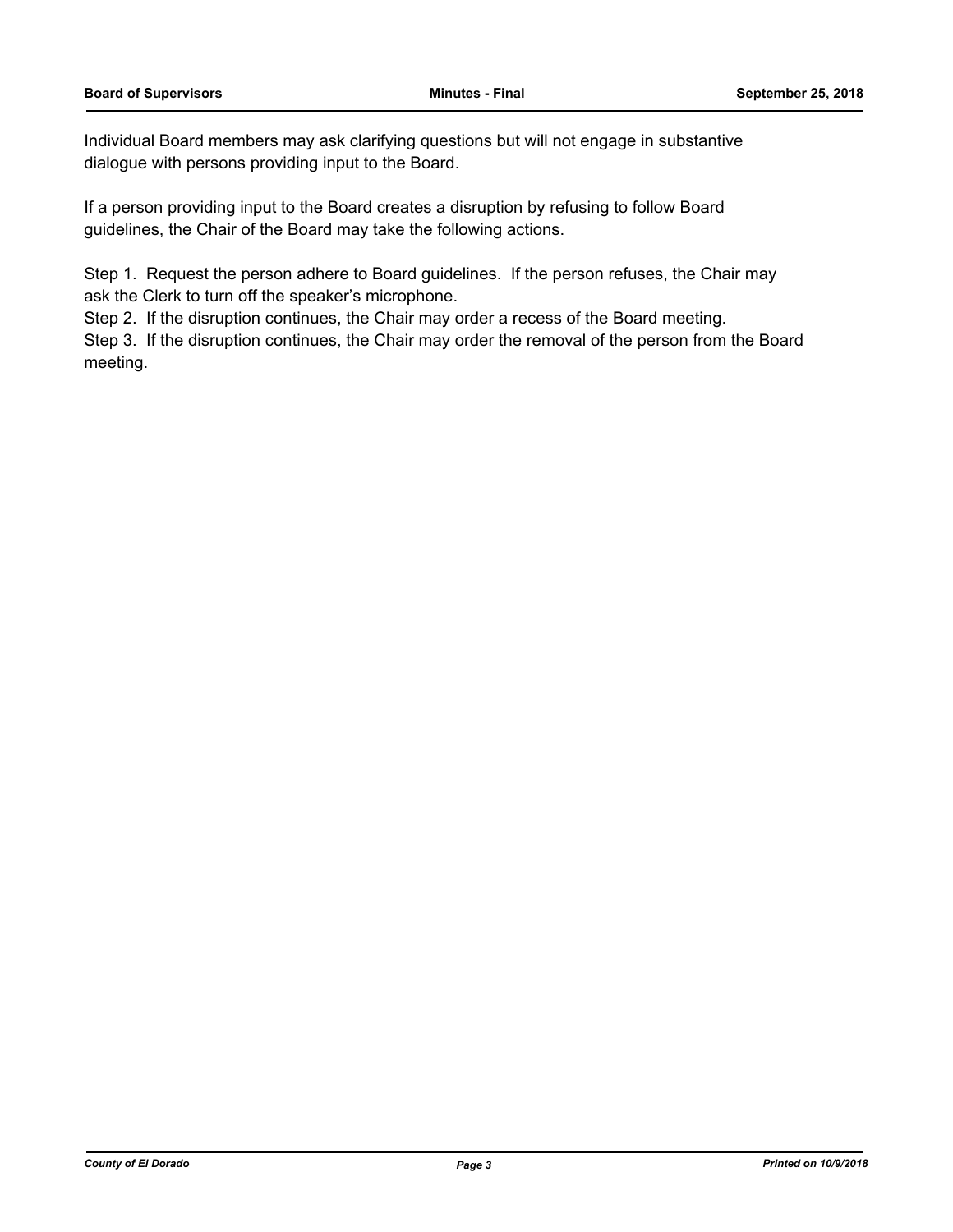#### **8:00 A.M. - CALLED TO ORDER AND RECESSED TO CLOSED SESSION**

Present: 5 - Supervisor Veerkamp, Supervisor Frentzen, Supervisor Ranalli, Supervisor Novasel and Supervisor Hidahl

#### **9:07 A.M. - RECONVENED TO OPEN SESSION AND CLOSED SESSION REPORTS**

Present: 5 - Supervisor Veerkamp, Supervisor Frentzen, Supervisor Ranalli, Supervisor Novasel and Supervisor Hidahl

#### **INVOCATION AND PLEDGE OF ALLEGIANCE TO THE FLAG**

**Pastor Dave Cooke of the Cold Springs Community Church gave the Invocation. Supervisor Novasel led the Pledge of Allegiance to the Flag.**

#### **ADOPTION OF THE AGENDA AND APPROVAL OF CONSENT CALENDAR**

#### *Public Comment: M. Lane*

**A motion was made by Supervisor Hidahl, seconded by Supervisor Novasel to Adopt the Agenda and Approve the Consent Calendar with no changes.**

- **Yes:** 5 Veerkamp, Frentzen, Ranalli, Novasel and Hidahl
- [18-1537](http://eldorado.legistar.com/gateway.aspx?m=l&id=/matter.aspx?key=24888) ADOPTION OF THE AGENDA AND APPROVAL OF THE CONSENT CALENDAR (See Attachment)

The Board may make any necessary additions, deletions or corrections to the agenda including moving items to or from the Consent Calendar and adopt the agenda and the Consent Calendar with one single vote. A Board member may request an item be removed from the Consent Calendar for discussion and separate Board action. At the appropriate time as called by the Board Chair, members of the public may make a comment on matters on the Consent Calendar prior to Board action.

#### **OPEN FORUM**

*Public Comment: T. Kayes, M. Lane, B. Schultz*

[18-1538](http://eldorado.legistar.com/gateway.aspx?m=l&id=/matter.aspx?key=24889) OPEN FORUM (See Attachment)

Open Forum is an opportunity for members of the public to address the Board of Supervisors on subject matter that is not on their meeting agenda and within their jurisdiction. Public comments during Open Forum are limited to three minutes per person. Individuals authorized by organizations will have three minutes to present organizational positions and perspectives and may request additional time, up to five minutes. The total amount of time reserved for Open Forum is 20 Minutes.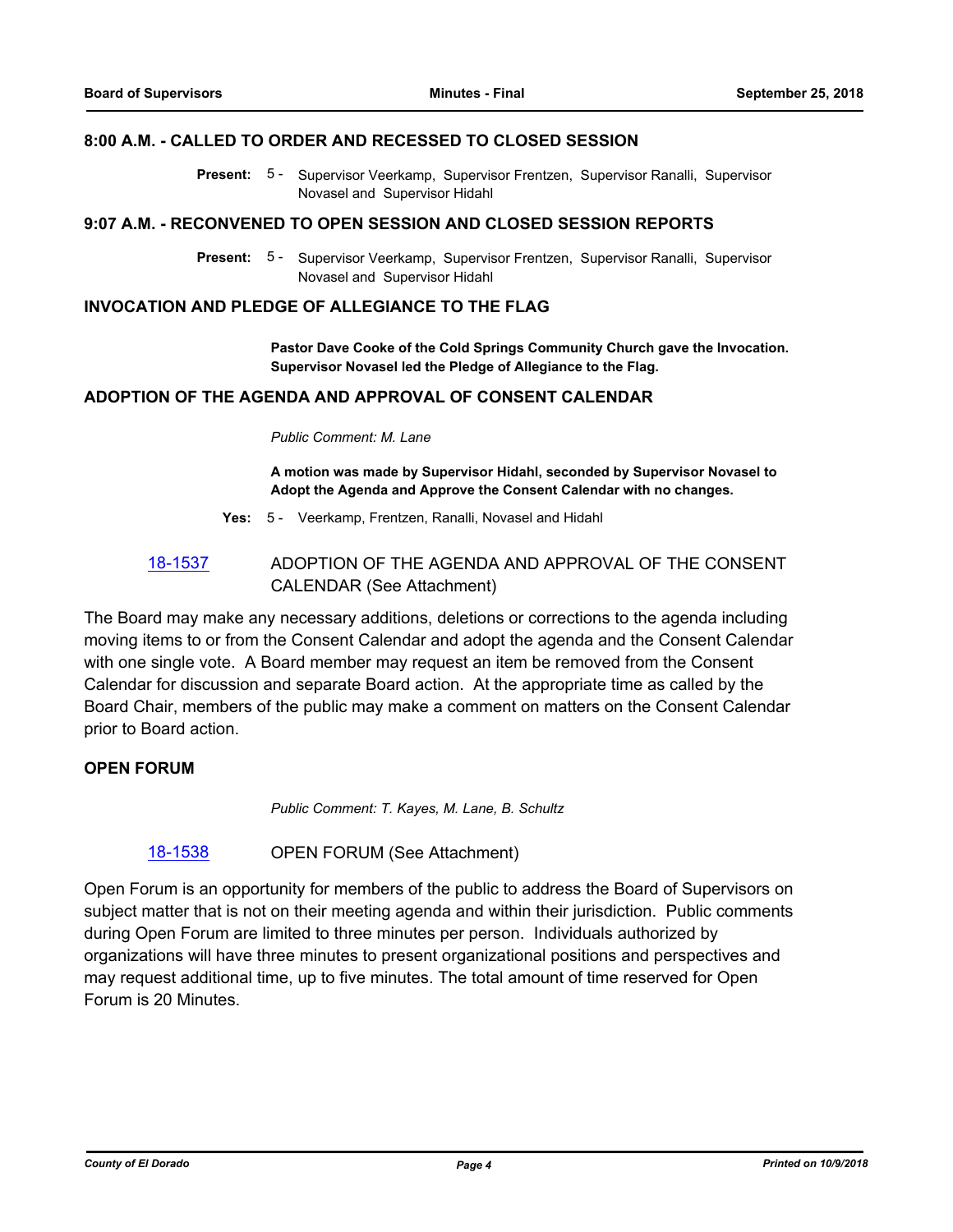#### **CONSENT CALENDAR**

**1.** [18-1338](http://eldorado.legistar.com/gateway.aspx?m=l&id=/matter.aspx?key=24689) Clerk of the Board recommending the Board approve the Minutes from the regular meeting of the Board on September 18, 2018.

**This matter was Approved on the Consent Calendar.**

#### **GENERAL GOVERNMENT - CONSENT ITEMS**

**2.** [18-1494](http://eldorado.legistar.com/gateway.aspx?m=l&id=/matter.aspx?key=24845) Chief Administrative Office recommending the Board, acting as the Board of Directors of the El Dorado County Public Housing Authority, adopt and authorize the Chair to sign Resolution **207-2018** adopting the Fiscal Year 2018-2019 Budget for El Dorado County Public Housing Authority.

**FUNDING:** Federal Funding.

**Resolution 207-2018 was Adopted upon Approval of the Consent Calendar.**

**3.** [18-1495](http://eldorado.legistar.com/gateway.aspx?m=l&id=/matter.aspx?key=24846) Chief Administrative Office recommending the Board, acting as the Board of Directors of the El Dorado County In-Home Supportive Services Public Authority, adopt and authorize the Chair to sign Resolution **208-2018**  adopting the Fiscal Year 2018-2019 Budget for El Dorado County In-Home Supportive Services Public Authority.

**FUNDING:** Federal and State Funding.

**Resolution 208-2018 was Adopted upon Approval of the Consent Calendar.**

**4.** [18-1449](http://eldorado.legistar.com/gateway.aspx?m=l&id=/matter.aspx?key=24801) Chief Administrative Office recommending the Board approve and authorize the Chief Administrative Officer to sign a letter of endorsement supporting California State University Chico Geographical Information Center's proposal to US Economic Development Administration Disaster Recovery for funding to identify high speed broadband connections to fairgrounds and develop designs and cost estimates for a California fairground wireless network.

#### **FUNDING:** N/A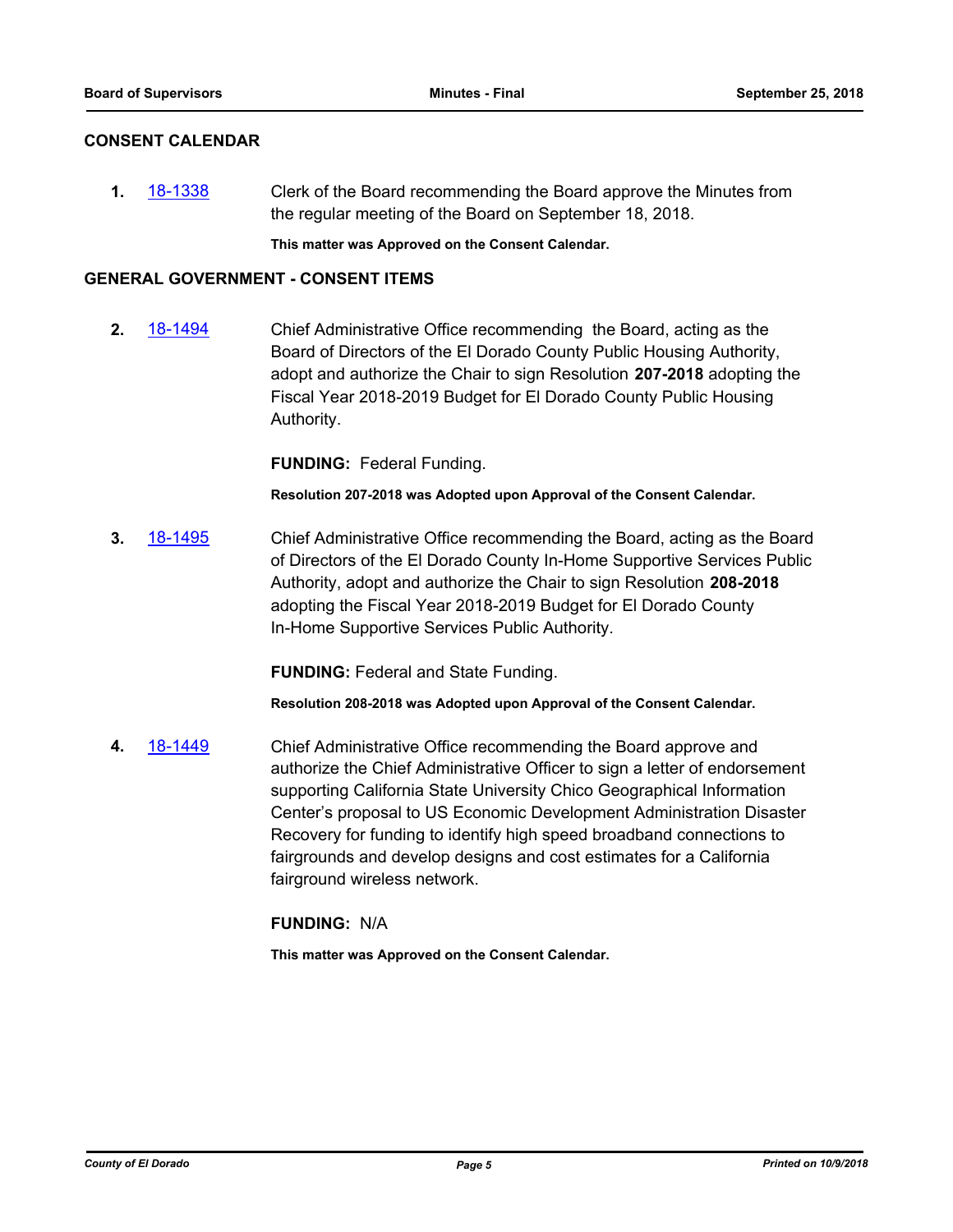**5.** [18-1458](http://eldorado.legistar.com/gateway.aspx?m=l&id=/matter.aspx?key=24810) Chief Administrative Office recommending the Board, jointly with the City of Placerville, dissolve the Blue Ribbon Committee which was formed to explore the potential re-uses for the Main Street Courthouse once the court functions were relocated to the New Courthouse.

#### **FUNDING:** N/A

**This matter was Approved on the Consent Calendar.**

**6.** [18-1419](http://eldorado.legistar.com/gateway.aspx?m=l&id=/matter.aspx?key=24771) Chief Administrative Office (CAO), Facilities Division, recommending the Board authorize the Chief Administrative Officer, or designee, to enter into negotiations with the owner(s), or their designated representative, of APN 325-300-35 and APN 325-300-36 located on Gold Nugget Way, Placerville and appoint the CAO, or designee, as the real estate negotiator on behalf of the County.

#### **FUNDING:** TBD

**This matter was Approved on the Consent Calendar.**

**7.** [18-1213](http://eldorado.legistar.com/gateway.aspx?m=l&id=/matter.aspx?key=24564) County Counsel recommending the Board Approve the Conflict of Interest Code for the El Dorado County Civil Grand Jury.

**FUNDING:** There is no funding required for this item.

**This matter was Approved on the Consent Calendar.**

**8.** [18-1389](http://eldorado.legistar.com/gateway.aspx?m=l&id=/matter.aspx?key=24741) Elections Department recommending the Board adopt and authorize the Chair to sign Resolution **195-2018** consolidating local jurisdiction elections with the upcoming November 6, 2018 election.

**Resolution 195-2018 was Adopted upon Approval of the Consent Calendar.**

**9.** [18-1412](http://eldorado.legistar.com/gateway.aspx?m=l&id=/matter.aspx?key=24764) Human Resources Department recommending the Board: 1) Approve and adopt the revised class specification for the Health and Human Services Agency: Director, Health and Human Services Agency; 2) Approve and adopt the revised class specifications for the Chief Administrative Office: Facilities Division Manager (Title Change from Facilities Manager) and Facilities Project Manager I/II; and 3) Approve and authorize the Board to sign Resolution **202-2018** approving the title change from Facilities Manager to Facilities Division Manager.

#### **FUNDING:** N/A

**This matter was Approved and Resolution 202-2018 was Adopted upon Approval of the Consent Calendar.**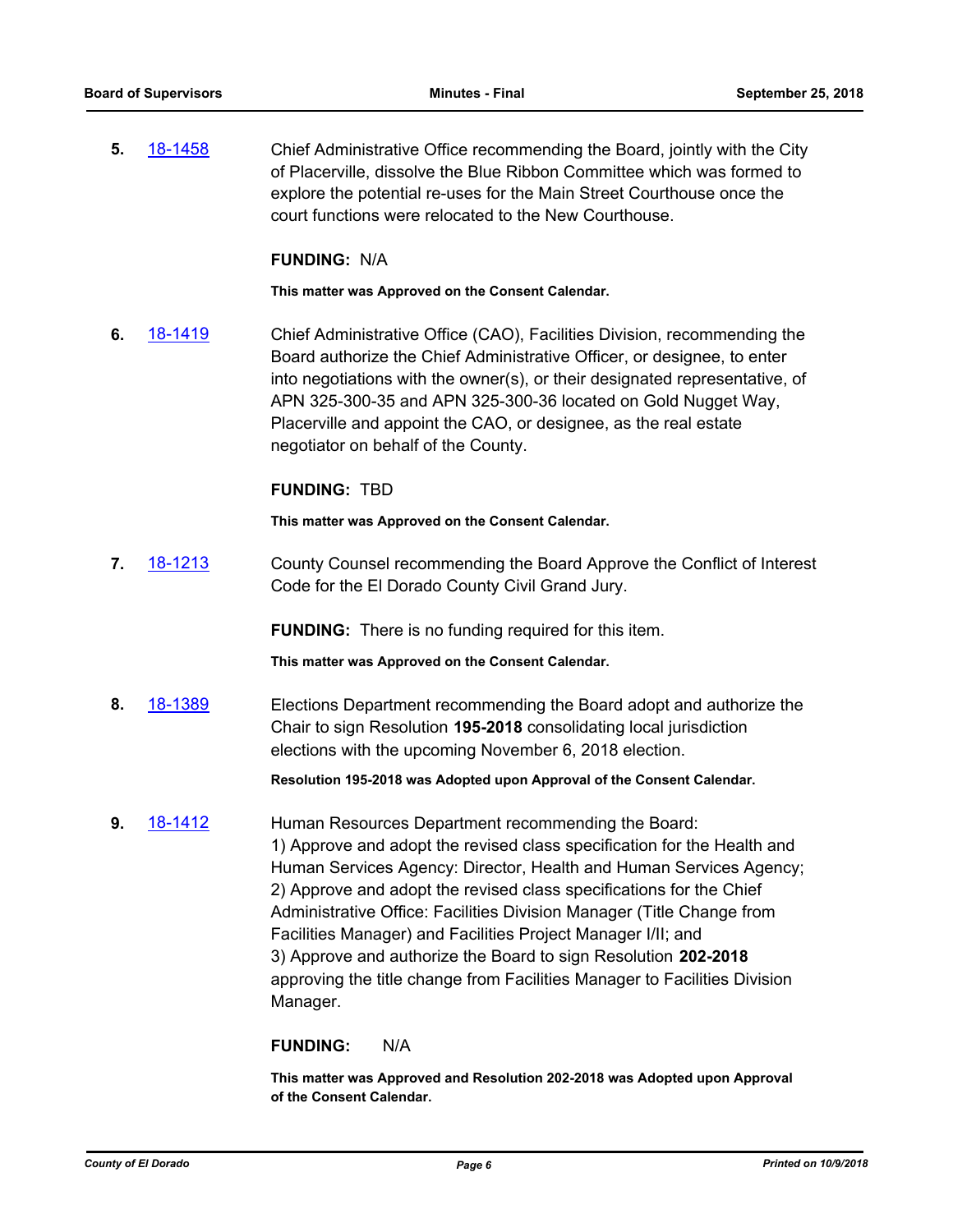**10.** [18-1413](http://eldorado.legistar.com/gateway.aspx?m=l&id=/matter.aspx?key=24765) Human Resources Department recommending the Board adopt and authorize the Chair to sign Resolution **203-2018** adopting the County's Salary Schedule to: 1) Comply with the California Public Employees' Retirement System reporting requirements, and 2) Comply with Government Code sections 20636 and 7522.34(a) as well as California Code of Regulations 570.5.

#### **FUNDING:** N/A

**This matter was Approved and Resolution 203-2018 was Adopted upon Approval of the Consent Calendar.**

**11.** [18-1421](http://eldorado.legistar.com/gateway.aspx?m=l&id=/matter.aspx?key=24773) Human Resources Department recommending the Board approve the 2019 Operating Engineers Local 3 Health Trust health rates.

> **FUNDING:** County-wide cost, shared between the County departments (General Fund and Non-General Fund) and employees.

**This matter was Approved on the Consent Calendar.**

**12.** [18-1422](http://eldorado.legistar.com/gateway.aspx?m=l&id=/matter.aspx?key=24774) Human Resources Department recommending the Board approve continuation of perpetual agreement 234-S1611 with Bank of America to provide Health Savings Account Administration Services for the plan year of January 1, 2019 through December 31, 2019. There is no cost to the County under this Agreement.

**FUNDING:** Non-financial Agreement.

**This matter was Approved on the Consent Calendar.**

**13.** [18-1423](http://eldorado.legistar.com/gateway.aspx?m=l&id=/matter.aspx?key=24775) Human Resources Department recommending the Board take the following actions regarding Health Plan Programs and Ancillary Employee Benefit Programs for the 2019 Plan Year:

> 1) Approve the proposed updated 2019 health plan rate cards (Attachment A) based on the cost sharing of health premiums in the current Memoranda of Understanding with the El Dorado County Law Enforcement Managers' Association, representing the Law Enforcement Sworn Management bargaining unit; and

> 2) Grant Human Resources the authority to correct any minor clerical errors or adjustments to the approved health plan rate cards for the 2019 health benefits plan year as necessary.

#### **FUNDING**: N/A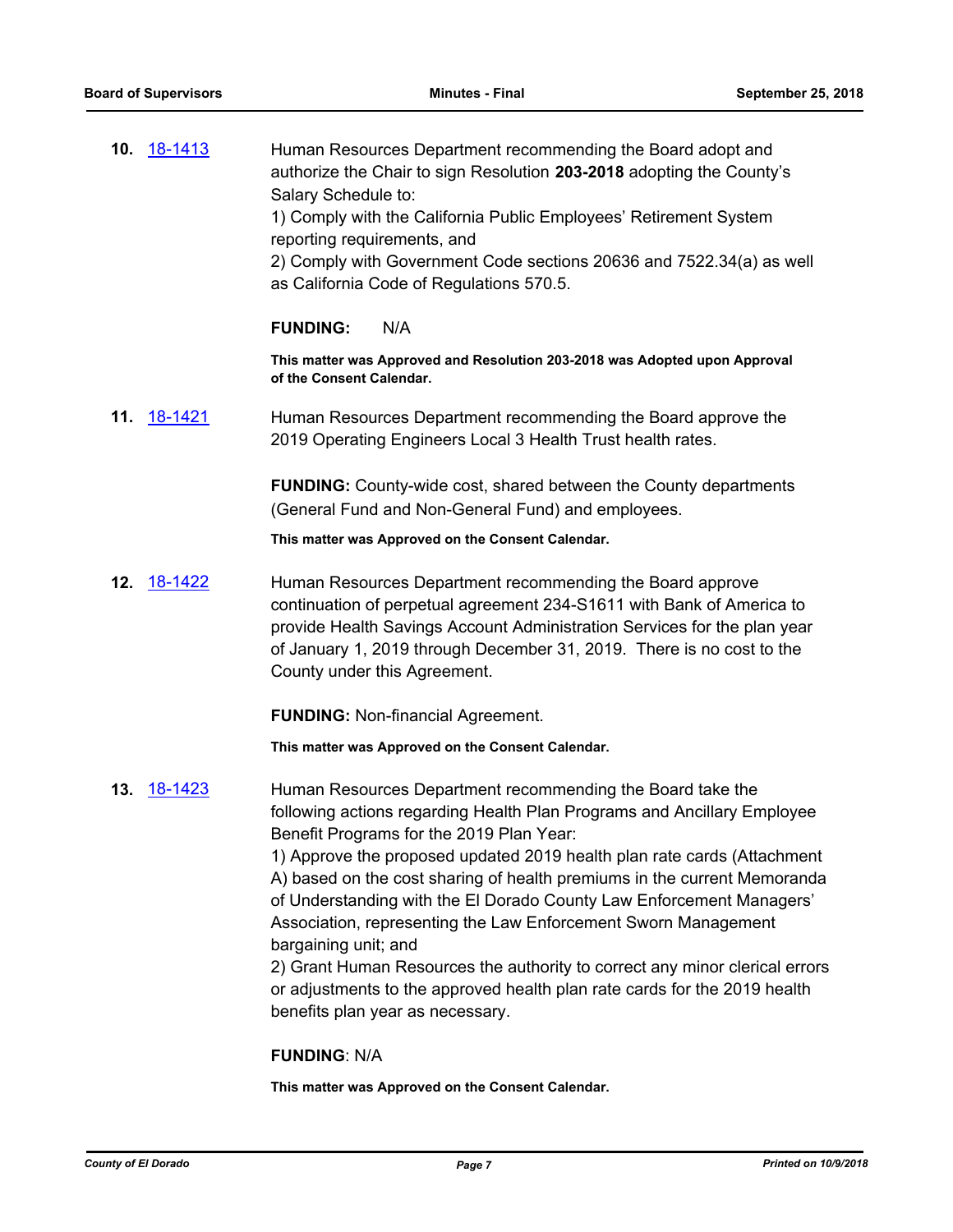**14.** [18-1459](http://eldorado.legistar.com/gateway.aspx?m=l&id=/matter.aspx?key=24811) Human Resources Department recommending the Board: 1) Adopt and authorize the Chair to sign Resolution **206-2018** approving the negotiated Memorandum of Understanding (MOU) between the County of El Dorado and the El Dorado County Deputy County Counsel Association (EDCDCCA) representing the Deputy County Counsel bargaining unit;

2) Authorize the Chair to sign said MOU, noting the MOU will be effective the first full pay period following EDCDCCA ratification and Board of Supervisors adoption of the MOU; and

3) Direct the Human Resources Department and the Auditor-Controller's Office to administer and implement the MOU provisions.

#### **FUNDING:** General Fund.

**This matter was Approved and Resolution 206-2018 was Adopted upon Approval of the Consent Calendar.**

**15.** [18-1268](http://eldorado.legistar.com/gateway.aspx?m=l&id=/matter.aspx?key=24619) Recorder-Clerk recommending the Board approve and authorize the continued use of perpetual agreement for services 129 (061-S0311) with SouthTech Systems, for auto indexing, eRecording, electronic lien and CRiis software licenses and associated support, and redaction OCR counts for Fiscal Year 2018-19, thereby allowing payment of associated expected invoices not to exceed \$26,650. (Cont. 9/11/18, Item 12)

**FUNDING:** Recorder-Clerk Special Revenue Funds.

**This matter was Approved on the Consent Calendar.**

**16.** [18-1391](http://eldorado.legistar.com/gateway.aspx?m=l&id=/matter.aspx?key=24743) Recorder-Clerk recommending the Board authorize the Chair to sign Memorandum of Understanding 3376 (384-M0610) with the California Department of Justice in the amount of \$1,941 for Fiscal Year 2018-19 for continued Electronic Recording Delivery System (ERDS) oversight of regulations, which allows the Recorder-Clerk continued secure use of electronic recording.

**FUNDING:** ERDS Special Revenue Fund.

**This matter was Approved on the Consent Calendar.**

**17.** [16-0305](http://eldorado.legistar.com/gateway.aspx?m=l&id=/matter.aspx?key=20961) Supervisor Ranalli recommending the Board find that a state of emergency continues to exist in El Dorado County as a result of unprecedented tree mortality due to drought conditions and related bark beetle infestations. (Cont. 9/18/18, Item 10)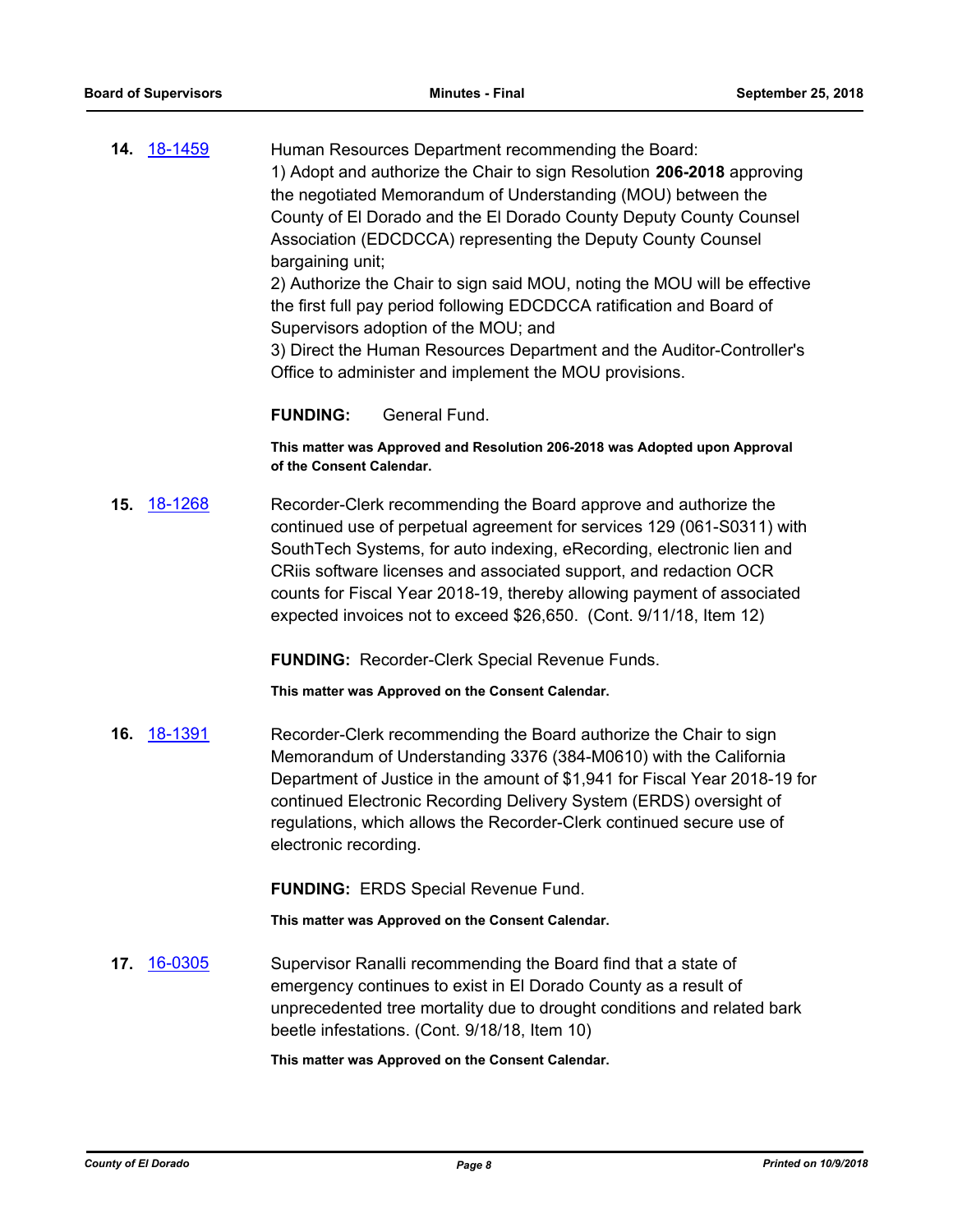#### **HEALTH AND HUMAN SERVICES - CONSENT ITEMS**

**18.** [18-1170](http://eldorado.legistar.com/gateway.aspx?m=l&id=/matter.aspx?key=24520) Health and Human Services Agency recommending the Board: 1) Approve and authorize the Chair to sign Agreement for Services 3334 with The Center for Common Concerns, Inc. (HomeBase), for the provision of strategic and technical assistance to the community collaboration known as El Dorado Opportunity Knocks Continuum of Care (EDOK), for the term upon execution to continue for one (1) year, with a maximum contractual obligation of \$82,000; 2) Make a determination that providing \$82,000 for a contract for strategic

and technical expertise to support EDOK in developing a Coordinated Entry System for homeless individuals provides a public benefit to residents of El Dorado County; and

3) Authorize the Purchasing Agent, or designee, to execute further documents relating to Agreement for Services 3334, including amendments which do not increase the maximum dollar amount or term of the Agreement, and contingent upon approval by County Counsel and Risk Management.

**FUNDING:** County General Fund up to \$82,000. Community sponsors may also contribute to the funding of this Agreement, at their discretion, which would defray a portion of the cost to the County General Fund.

**This matter was Approved on the Consent Calendar.**

**19.** [18-1382](http://eldorado.legistar.com/gateway.aspx?m=l&id=/matter.aspx?key=24734) Health and Human Services Agency recommending the Board: 1) Approve and authorize the attached Memorandum of Understanding (MOU) template for use with sponsors who wish to provide financial support for the contract by and between The Center for Common Concerns (HomeBase) and the Health and Human Services Agency to provide technical assistance and guidance to the El Dorado Opportunity Knocks Continuum of Care; and

> 2) Delegate authority to the Director of Health and Human Services, or their designee to execute future agreements using this template MOU.

#### **FUNDING:** N/A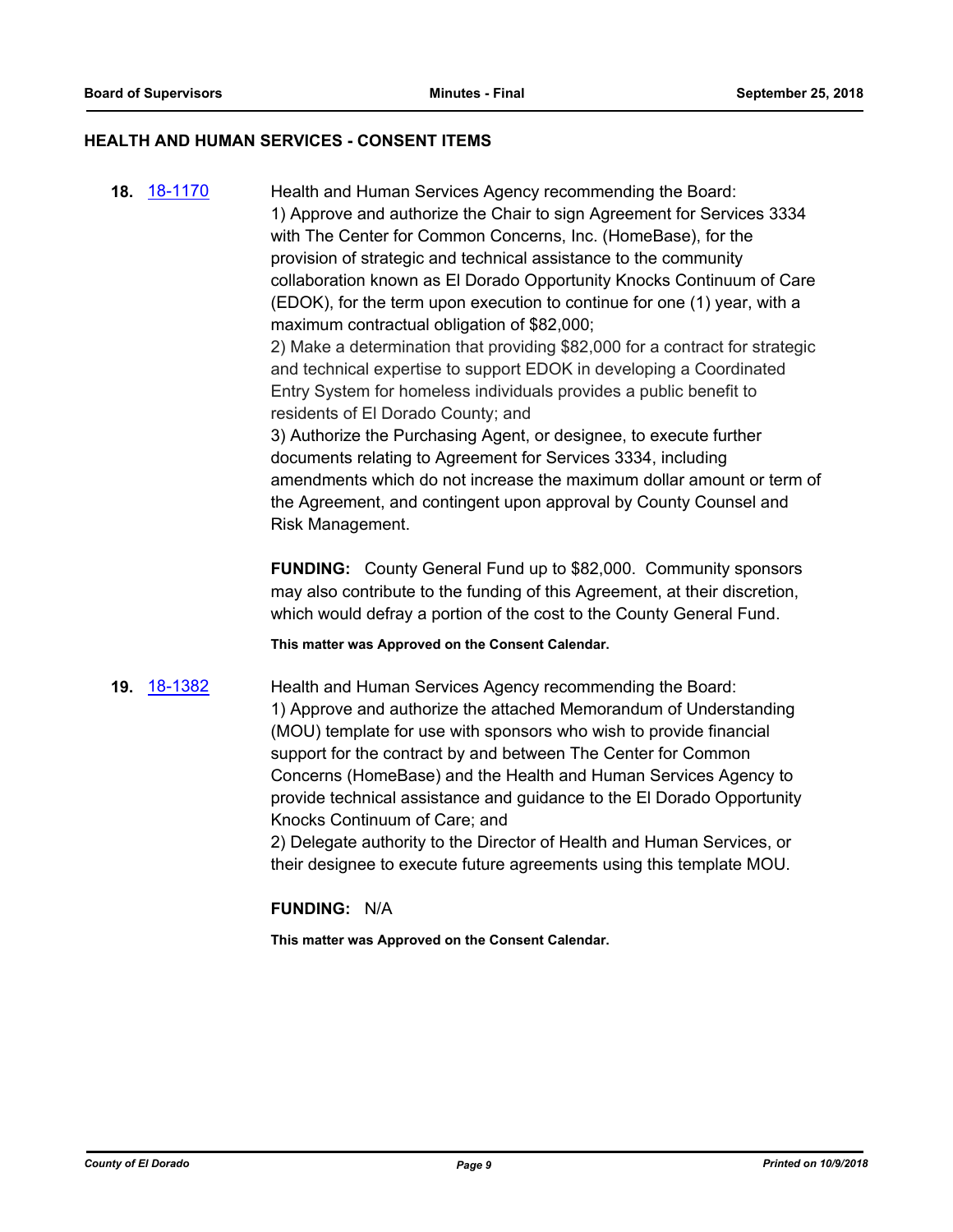**20.** [18-1290](http://eldorado.legistar.com/gateway.aspx?m=l&id=/matter.aspx?key=24641) Health and Human Services Agency (HHSA), recommending the Board: 1) Find, in accordance with Government Code Section 31000, that the Animal Services West Slope Shelter location is remote from available county employee resources and the County's economic interests are best served by contracting for janitorial services rather than by paying additional travel and subsistence expenses to existing county employees; 2) Approve and authorize the Chair to sign Agreement for Services 3268 with Pro-Line Cleaning Services, Inc., for the provision of janitorial services at HHSA's Animal Services West Slope Shelter located 6435 Capitol Avenue, Diamond Springs, CA 95619, for the term October 1, 2018 through September 30, 2021, with a maximum contractual obligation of \$85,476; and 3) Authorize the Purchasing Agent, or designee, to execute further documents relating to Agreement for Services 3268, including amendments which do not increase the maximum dollar amount or term of the Agreement, and contingent upon approval by County Counsel and Risk Management.

**FUNDING:** 55% General Fund, 40% Fees for service, 5% Realignment.

**This matter was Approved on the Consent Calendar.**

**21.** [18-1341](http://eldorado.legistar.com/gateway.aspx?m=l&id=/matter.aspx?key=24692) Health and Human Services Agency recommending the Board: 1) Approve and authorize the Chair to sign Agreement 3330 with the El Dorado Community Foundation to distribute \$55,000 in Transient Occupancy Tax funds at the request of the Veteran Affairs Commission, which includes a payment of \$2,750 as a management fee to the El Dorado Community Foundation, previously authorized in the Fiscal Year 2017-18 budget, to provide funding for programs that will assist the El Dorado County veterans community;

> 2) Approve the attached Budget Transfer Request in the amount of \$55,000, thereby transferring funds from General Fund Contingency to the Veterans Affairs Department 420000 (4/5 vote); and

> 3) Authorize the Purchasing Agent, or designee, to execute further documents relating to Agreement 3330, including amendments that do not increase the maximum dollar amount or term of the Agreement, and contingent upon approval by County Counsel and Risk Management.

**FUNDING:** Transient Occupancy Tax, General Fund.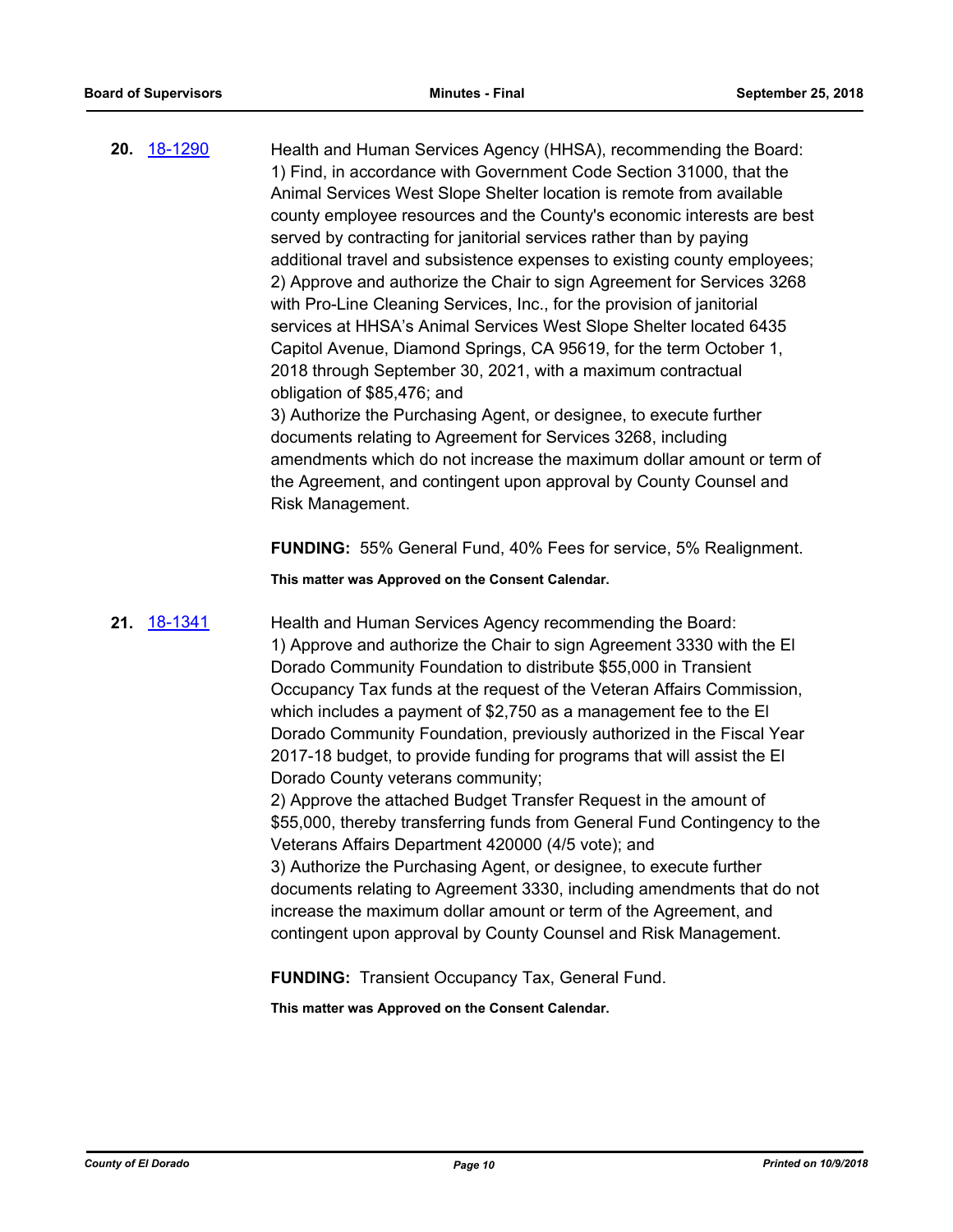# **22.** [18-1359](http://eldorado.legistar.com/gateway.aspx?m=l&id=/matter.aspx?key=24711) Health and Human Services Agency and Probation Department recommending the Board: 1) Approve and authorize the Chair to sign Memorandum of Understanding (MOU) 425 with El Dorado County Office of Education, for the provision of Foster Youth Services Coordinating Program services, with a term effective upon execution for a period of three years. In accordance with the State guidelines, the maximum obligation of this MOU is dependent on the number of clients served so there is no amount listed in the Agreement; however, HHSA has budgeted \$100,000 for Fiscal Year 2018-19 to ensure sufficient appropriations for this MOU; and 2) Authorize the Purchasing Agent, or designee, to execute further documents relating to MOU 425, including amendments which do not

increase the maximum dollar amount or term of the MOU, and contingent upon approval by County Counsel and Risk Management.

**FUNDING:** Federal Funding - Title IV-E.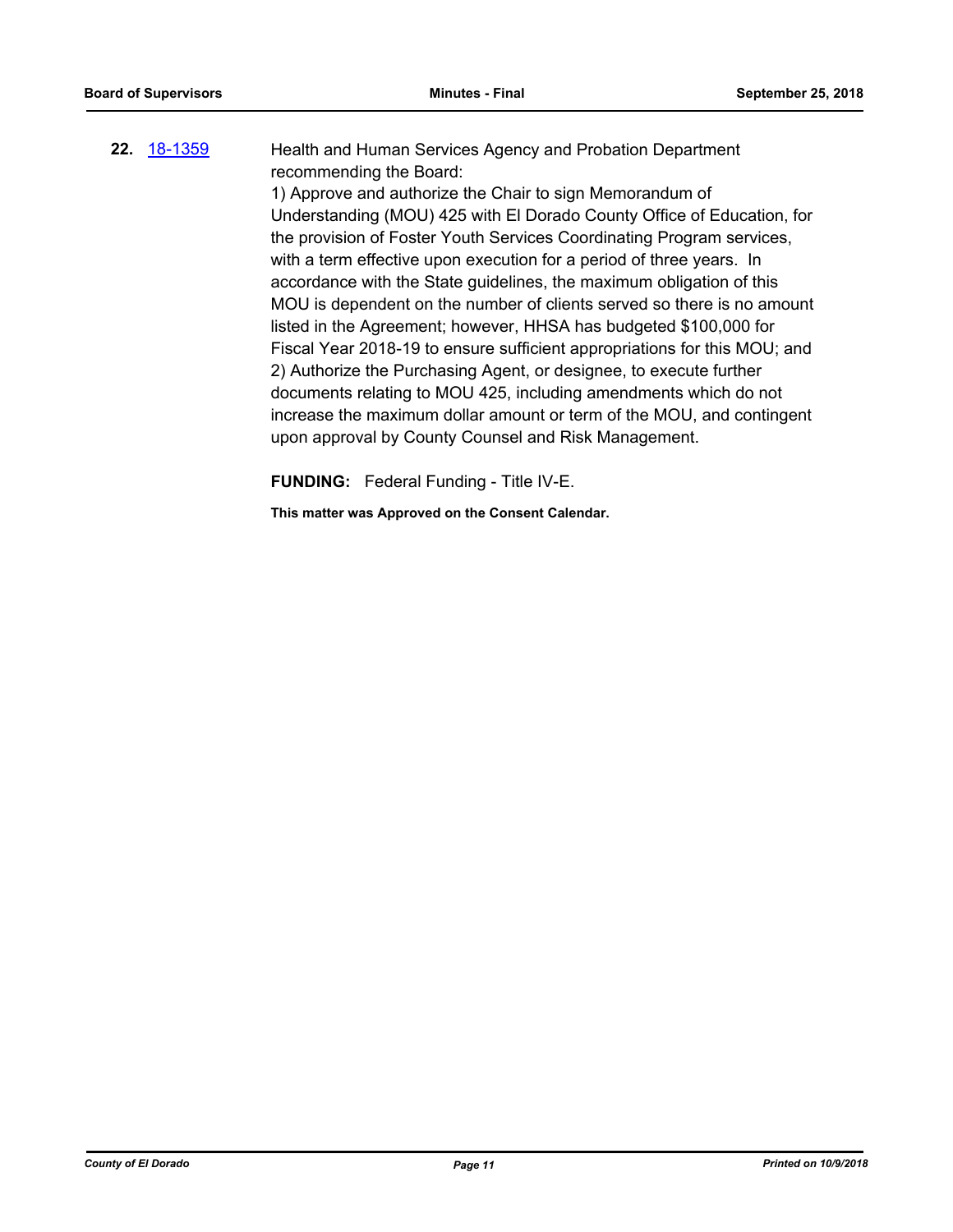#### **LAND USE AND DEVELOPMENT - CONSENT ITEMS**

**23.** [18-1383](http://eldorado.legistar.com/gateway.aspx?m=l&id=/matter.aspx?key=24735) El Dorado County Air Quality Management District (District) recommending the Board, acting as the Air Quality Management Board of Directors, adopt and authorize the Chair to sign Resolution **200-2018**  authorizing Air Pollution Control Officer (APCO) to:

1) Execute Memorandum of Understanding with Amador County Air Pollution Control District to assist with program implementation in Amador County;

2) Execute agreements with participating contractors in Amador County that install woodstoves to ensure old woodstoves are rendered inoperable and instruct residents on proper operation of new woodstove, pending approval from County Counsel and Risk Management;

3) Implement and expend the funds in accordance with the District MOU, as well as the CAPCOA MOU approved by the action of the Board of Supervisors on May 8, 2018; and

4) Execute any future grant or funding agreements with CAPCOA and other necessary actions to receive additional funding to support the implementation of the Woodsmoke Reduction Program through the statutory term of the program.

**FUNDING:** Funding authorized by Senate Bill 1613 from the California Air Resources Board.

**This matter was Approved and Resolution 200-2018 was Adopted upon Approval of the Consent Calendar.**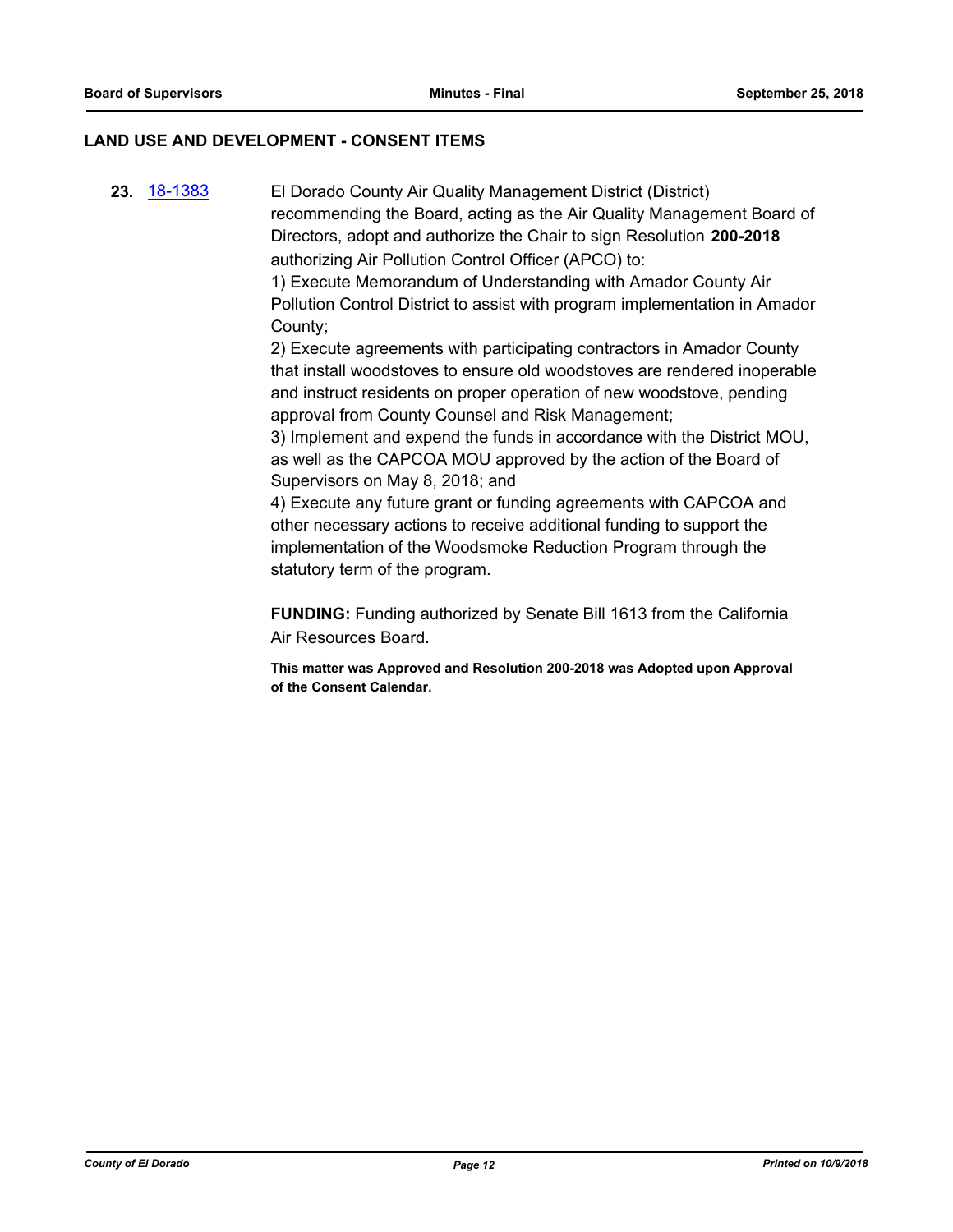**24.** [18-0436](http://eldorado.legistar.com/gateway.aspx?m=l&id=/matter.aspx?key=23781) Community Development Services, Department of Transportation, recommending the Board approve and authorize the Chair to sign Agreement for Services 3285 with Ghirardelli Associates, Inc., for a not-to-exceed amount of \$861,000, to provide construction management and support services for the Diamond Springs Parkway - Phase 1A - SR-49 Realignment Project, CIP 72375 / 36104025, for a term commencing upon execution by both parties and expiring three years thereafter.

> Additionally, Community Development Services, Department of Transportation, recommending the Board make findings in accordance with Section 3.13.030 of the County Ordinance Code that it is more economical and feasible to engage an independent consultant for construction management and support services for the Diamond Springs Parkway - Phase 1A - SR-49 Realignment Project (Project).

**FUNDING:** Tribe Funds (82%), Master Circulation and Funding Plan (5%), Road Fund (<1%), State Highway Operation and Protection Program (7%), Traffic Impact Mitigation Fees (5%), and Utility Agencies (<1%). (Local and State Funds)

**This matter was Approved on the Consent Calendar.**

**25.** [18-1165](http://eldorado.legistar.com/gateway.aspx?m=l&id=/matter.aspx?key=24515) Community Development Services, Department of Transportation, recommending the Board:

> 1) Accept and approve, retroactively, the private lease revenue transfer California Standard Agreement CTA 18 013 and Contractor Certification Clause CCC 04/2017 with the California Tahoe Conservancy in the amount of \$3,710 for a term beginning July 1, 2018 and expiring on April 30, 2021 for the Department of Transportation's erosion control projects in the South Lake Tahoe region; and

2) Authorize the Board Chair to sign three (3) originals of the private lease revenue transfer California Standard Agreement CTA 18 013 and the Contractor Certification Clause CCC 04/2017.

**FUNDING:** California Tahoe Conservancy.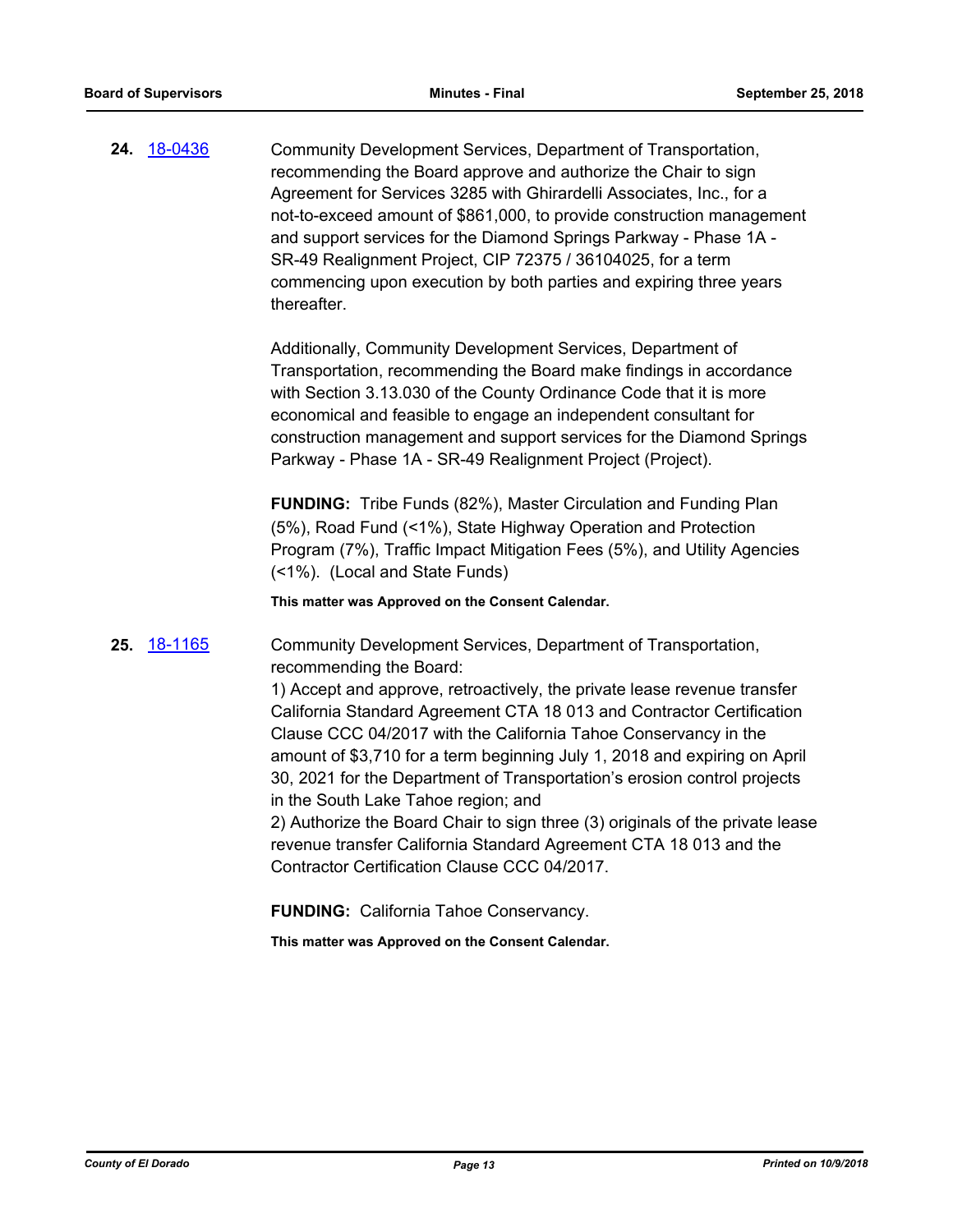- **26.** [18-1347](http://eldorado.legistar.com/gateway.aspx?m=l&id=/matter.aspx?key=24698) Community Development Services, Department of Transportation, recommending the Board consider the following: 1) Accept the subdivision improvements for El Dorado Springs 23 (Sierramonte), TM 14-1514 as complete; 2) Reduce Performance Bond SUR0037954 in the amount of \$2,706,048.97 to \$280,042.61, which is ten percent of the total cost of the subdivision improvements (not ten percent of the bond). This amount guarantees against any defective work, labor done, or defective materials furnished, which is to be released after one year, if no claims are made; 3) Hold Laborers & Materialmens Bond SUR0037954 in the amount of \$1,400,213.06 for six months to guarantee payments to persons furnishing labor, materials, or equipment; and 4) Authorize the Clerk of the Board to release the respective Bonds after the required time periods. **FUNDING:** Developer Funded. **This matter was Approved on the Consent Calendar.**
- **27.** [18-1349](http://eldorado.legistar.com/gateway.aspx?m=l&id=/matter.aspx?key=24700) Community Development Services, Department of Transportation, recommending the Board consider the following: 1) Accept the Transportation Demand Management Grant award in the amount of \$30,000 with the Sacramento Area Council of Governments for the Camino Traffic Circulation Implementation Pilot Program; 2) Approve and authorize the Chair to sign the Grant Agreement; and 3) Authorize the Department of Transportation Director to execute any future amendments or modifications that do not increase the awarded Grant amount of \$30,000.

**FUNDING:** Sacramento Area Council of Governments (88.53%) and Economic Development (11.47%).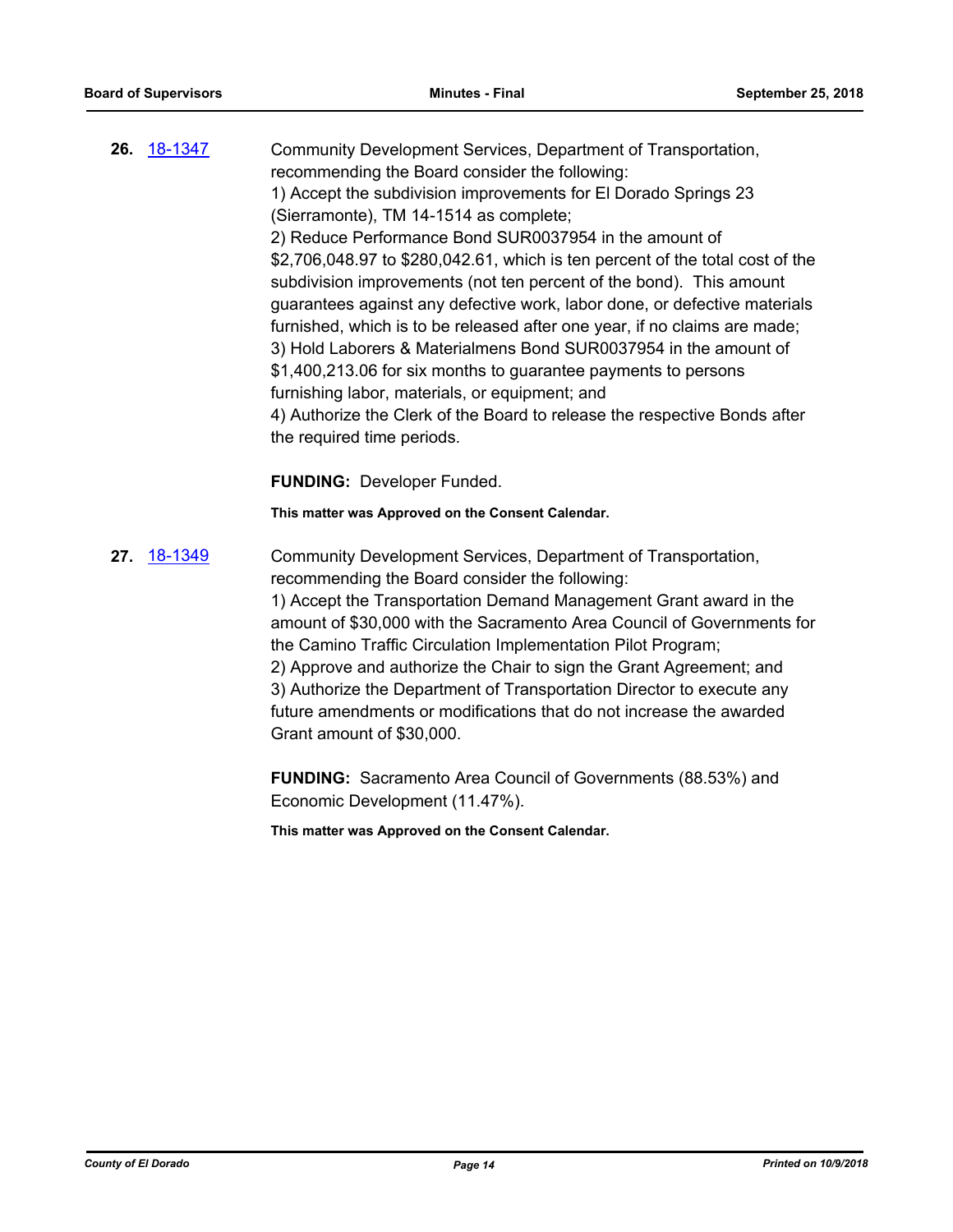|     | <b>28. 18-1367</b> | Community Development Services, Planning and Building Department,<br>submitting for approval the Final Map (TM-F18-0003) for Serrano Village<br>K5 Phase 2, Unit 8, creating a total of 37 residential lots, on property<br>identified as Assessor's Parcel Number 123-590-05 located on the south<br>side of Greenview Drive at the intersection with Hogarth Way, within the<br>Serrano Master Planned Community, in the El Dorado Hills area, and<br>recommending the Board consider the following:<br>1) Approve the Final Map (TM-F18-0003) for Serrano Village K5 Phase<br>2, Unit 8;<br>2) Approve and authorize the Chair to sign the Agreement to Make                                                                            |
|-----|--------------------|--------------------------------------------------------------------------------------------------------------------------------------------------------------------------------------------------------------------------------------------------------------------------------------------------------------------------------------------------------------------------------------------------------------------------------------------------------------------------------------------------------------------------------------------------------------------------------------------------------------------------------------------------------------------------------------------------------------------------------------------|
|     |                    | Subdivision Improvements (Attachment B);<br>3) Approve and authorize the Chair to sign the Agreement on Conditions<br>for Acceptance of Drainage Easements (Attachment C); and<br>4) Approve and authorize the Chair to sign the Agreement on Conditions<br>for Acceptance of Roads (Attachment D). (Supervisorial District 1)                                                                                                                                                                                                                                                                                                                                                                                                             |
|     |                    | <b>FUNDING:</b> N/A (Developer Funded Subdivision Improvements)                                                                                                                                                                                                                                                                                                                                                                                                                                                                                                                                                                                                                                                                            |
|     |                    | This matter was Approved on the Consent Calendar.                                                                                                                                                                                                                                                                                                                                                                                                                                                                                                                                                                                                                                                                                          |
| 29. | 18-1123            | Surveyor's Office recommending the Board:<br>1) Acknowledge and consent to the making of an Irrevocable Offer of<br>Dedication For A Road Right Of Way And Public Service Easement, on<br>Assessor's Parcel number 119-100-60. Offer shall include the underlying<br>$fee$ ;<br>2) Acknowledge and consent to the making of an Irrevocable Offer of<br>Dedication For A Road Right of Way, on Assessor's Parcel number<br>119-100-60. Offer shall include the underlying fee; and<br>3) Authorize the Chair to sign a consent for each of the above dedications<br>and to record the Irrevocable Offer of Dedications with the consent<br>attached. Authorization for recording said Offer is pursuant to<br>Government Code Section 7050. |
|     |                    | This matter was Approved on the Consent Calendar.                                                                                                                                                                                                                                                                                                                                                                                                                                                                                                                                                                                                                                                                                          |
| 30. | <u>18-1124</u>     | Surveyor's Office recommending the Board adopt and authorize the Chair<br>to sign Resolution 198-2018 for Abandonment of Easement 18-015 to<br>abandon an easement for Public Utilities, Drainage and Sewer on Lots<br>1274 and 1275 of "Auburn Lake Trails Unit 5", recorded at Book E of<br>Subdivisions at Page 85, identified as Assessor's Parcel 073-371-30.                                                                                                                                                                                                                                                                                                                                                                         |

**Resolution 198-2018 was Adopted upon Approval of the Consent Calendar.**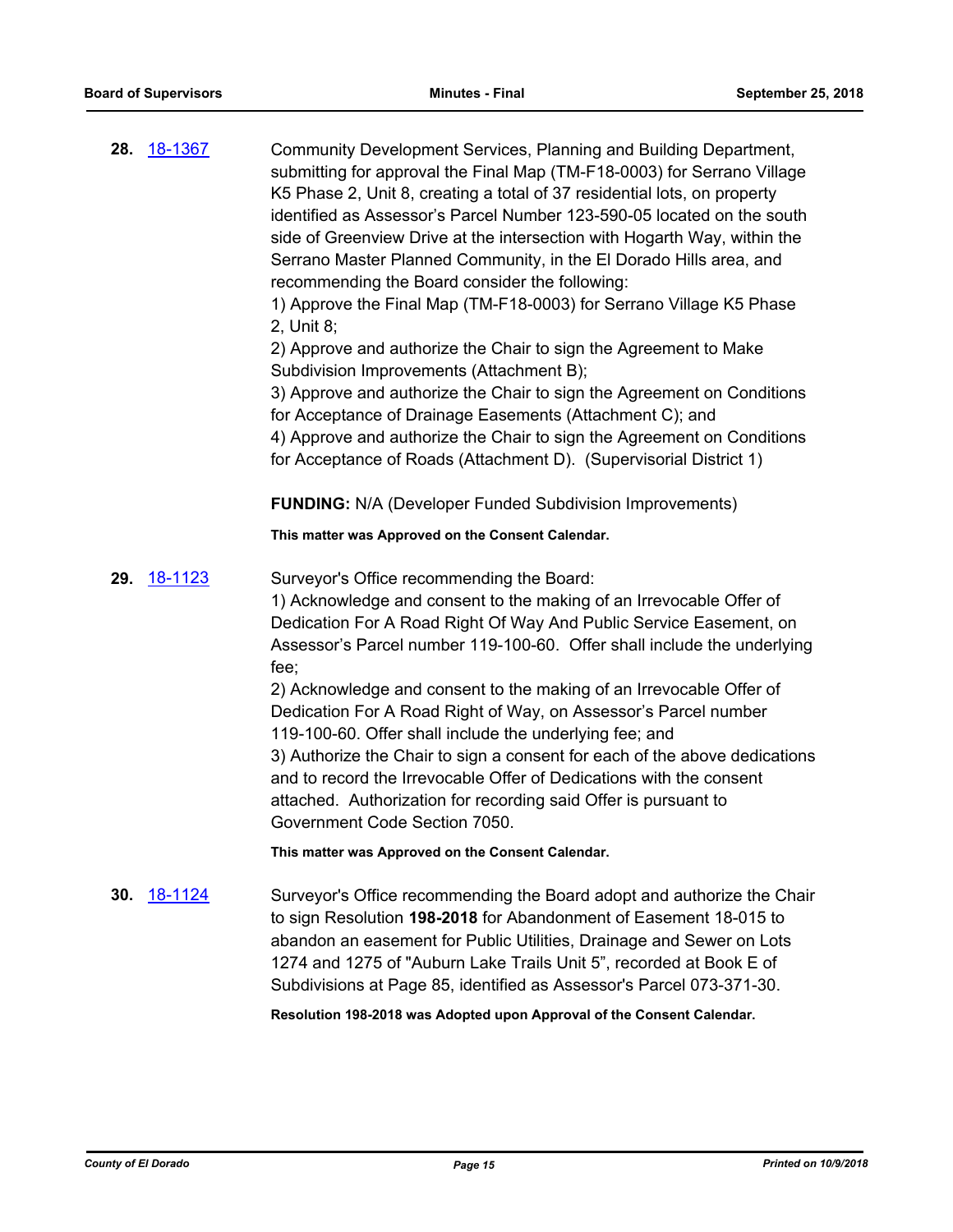#### **LAW AND JUSTICE - CONSENT ITEMS**

**31.** [18-1324](http://eldorado.legistar.com/gateway.aspx?m=l&id=/matter.aspx?key=24675) Probation Department recommending the Board consider the following: 1) Make findings in accordance with with Chapter 3.13, Section 3.13.030 County Ordinance, that it is more economical and feasible to continue to contract out to provide as-needed specialized training services to the Probation Department in Integrated Behavior Intervention Strategies and Motivational Interviewing as previously contracted through Core Corretional Solutions Agreement 245;

> 2) Approve and authorize the Chair to sign Agreement 3086 with Core Correctional Solutions, LLC to provide as-needed training, guidance and consulting services in using and implementing the Effective Practices In Correctional Supervision (EPICS)-II, and Motivational Interviewing. This agreement is for a three (3) year term beginning September 25, 2018, for a not to exceed amount of \$200,000; and

3) Authorize the Purchasing Agent, or designee, to execute further documents relating to Agreement for Services 3086, including amendments which do not increase the maximum dollar amount or term of the Agreement, and contingent upon approval by County Counsel and Risk Management.

**FUNDING:** AB109 and Juvenile Re-Entry.

**This matter was Approved on the Consent Calendar.**

#### **END CONSENT CALENDAR**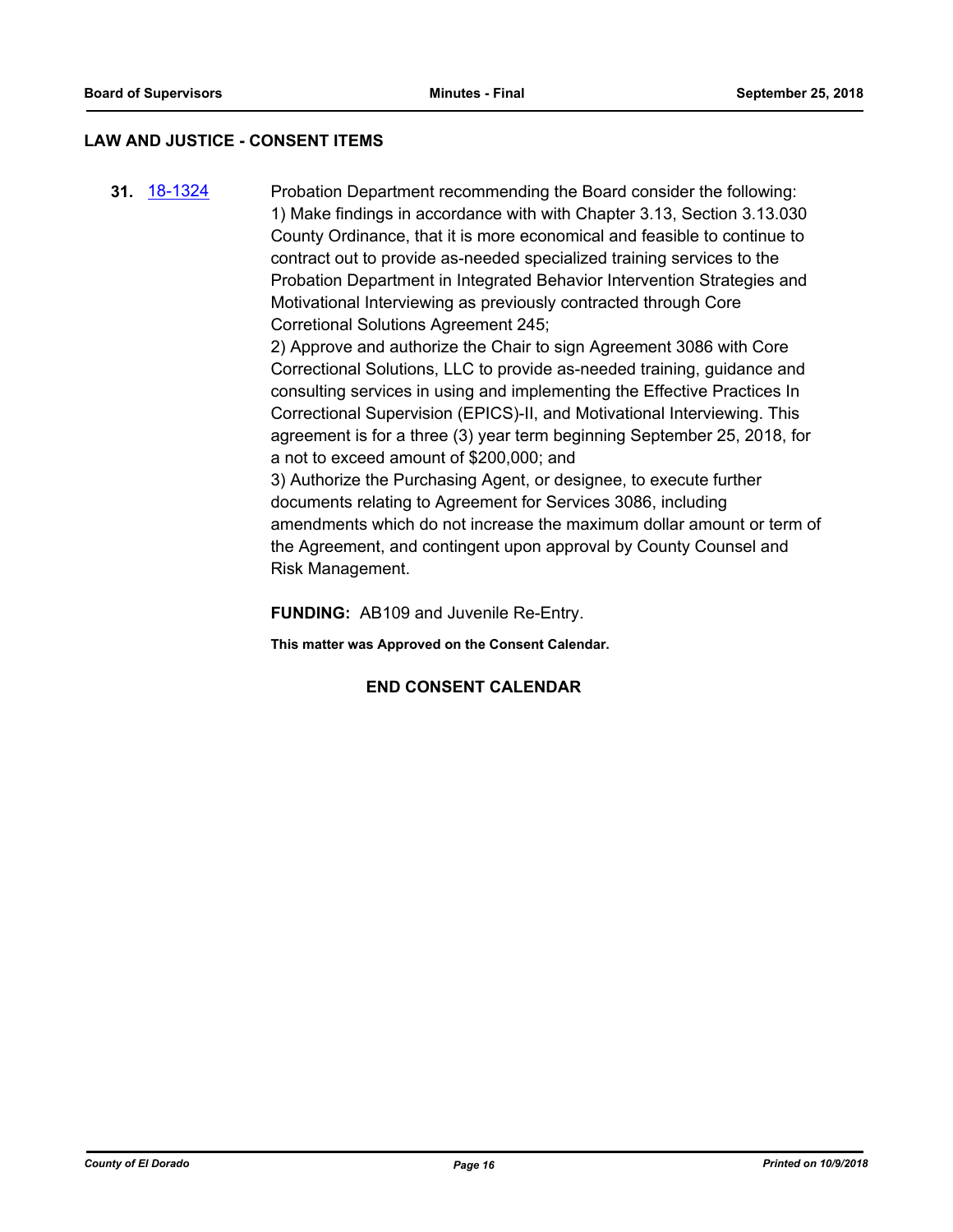#### **DEPARTMENT MATTERS (Items in this category may be called at any time)**

**32.** [18-1293](http://eldorado.legistar.com/gateway.aspx?m=l&id=/matter.aspx?key=24644) The Registrar of Voters recommending the Board recognize September 25, 2018 as National Voter Registration Day, with a goal to generate interest in the community of potential voters and encourage every voter to cast their vote on Election Day. (Est. Time 5 Min.)

#### **FUNDING:** N/A

#### **Received and Filed**

**33.** [18-0994](http://eldorado.legistar.com/gateway.aspx?m=l&id=/matter.aspx?key=24343) Community Development Services, Department of Transportation, recommending the Board consider the following: 1) Approve the introduction (First Reading) of Ordinance **5094**, updating County Ordinance 5056, to incorporate text changes to reference annual reporting of real property interests acquired under the authority of said ordinance; and 2) Waive reading of the full Ordinance, read by title only, and continue this matter to October 9, 2018 for Final Passage (Second Reading). (Est.

Time: 15 Min.)

#### **FUNDING:** N/A

**A motion was made by Supervisor Veerkamp, seconded by Supervisor Hidahl to Approve this matter and Continue Ordinance 5094 to October 9, 2018 for Final Passage (Second Reading).**

- **Yes:** 5 Veerkamp, Frentzen, Ranalli, Novasel and Hidahl
- **34.** [18-1475](http://eldorado.legistar.com/gateway.aspx?m=l&id=/matter.aspx?key=24826) Chief Administrative Office recommending the Board: 1) Adopt and authorize the Chair to sign Resolution **209-2018**, incorporating Exhibits 1 and 2, adopting the County Budget and Budgets for Board Governed Special Districts for Fiscal Year 2018-19; and 2) Adopt and authorize the Chair to sign Resolution **210-2018** modifying the Countywide Personnel Allocation. (Est. Time: 10 Min.)

**FUNDING:** Countywide Budget Adoption.

**A motion was made by Supervisor Frentzen, seconded by Supervisor Veerkamp to Adopt Resolutions 209-2018 and 210-2018.**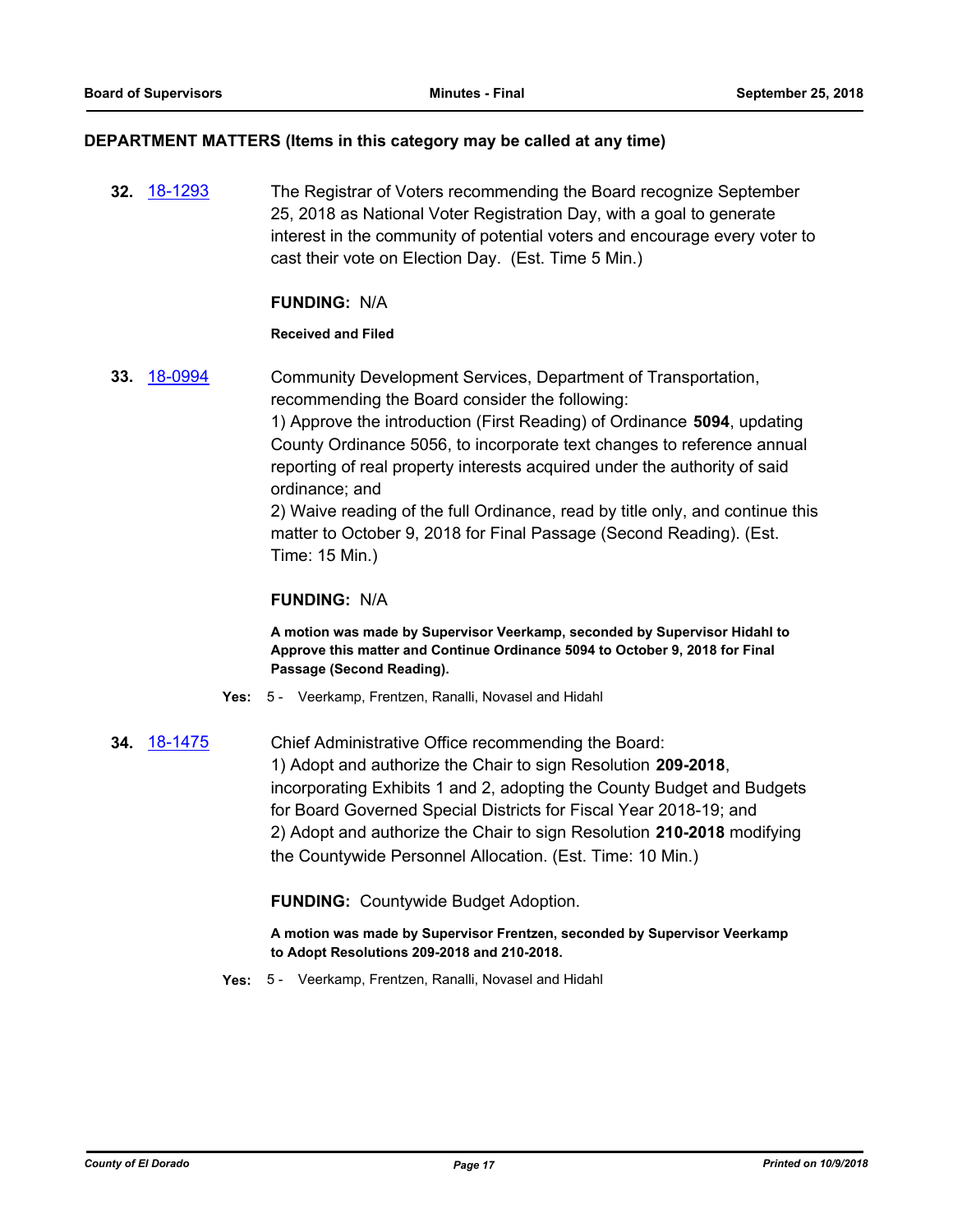#### **11:00 A.M. - TIME ALLOCATION**

**35.** [18-1477](http://eldorado.legistar.com/gateway.aspx?m=l&id=/matter.aspx?key=24828) Supervisor Ranalli recommending the Board: 1) Receive and file presentation provided by Jeanne Amos, Library Director, and Jan Robbins, Branch Manager, El Dorado Hills Library, recognizing the community volunteers who dedicate their time and talent to support El Dorado County Libraries; and 2) Approve and authorize all five Board members to sign a Proclamation recognizing these volunteers for their service. (Est. Time: 20 Min.)

*Public Comment: R. Malone, K. Henderson, M. Markcrop, Megan*

**Supervisor Ranalli read the Proclamation. A motion was made by Supervisor Ranalli, seconded by Supervisor Frentzen to Approve this matter.**

- **Yes:** 5 Veerkamp, Frentzen, Ranalli, Novasel and Hidahl
- **36.** [18-1478](http://eldorado.legistar.com/gateway.aspx?m=l&id=/matter.aspx?key=24829) Supervisor Ranalli recommending the Board:

1) Receive and file presentation provided by Tracy Celio, University of California Cooperative Extension (UCCE) Master Gardener Program Coordinator, recognizing the community volunteers who dedicate their time and knowledge to support the UCCE Master Gardeners of El Dorado County Program; and

2) Approve and authorize all five Board members to sign Proclamations recognizing these volunteers for their service. (Est. Time: 20 Min.)

*Public Comment: R. Stanley, C. Turner, T. White*

**Supervisor Ranalli read the Proclamations.**

**A motion was made by Supervisor Ranalli, seconded by Supervisor Novasel to Approve all five Board members to sign a Proclamation recognizing the UCCE Master Gardeners.**

**A motion was made by Supervisor Ranalli, seconded by Supervisor Veerkamp to Approve all five Board members to sign a Proclamation recognizing Cheryl Turner.**

**A motion was made by Supervisor Ranalli, seconded by Supervisor Veerkamp to Approve all five Board members to sign a Proclamation recognizing Robin Stanley.**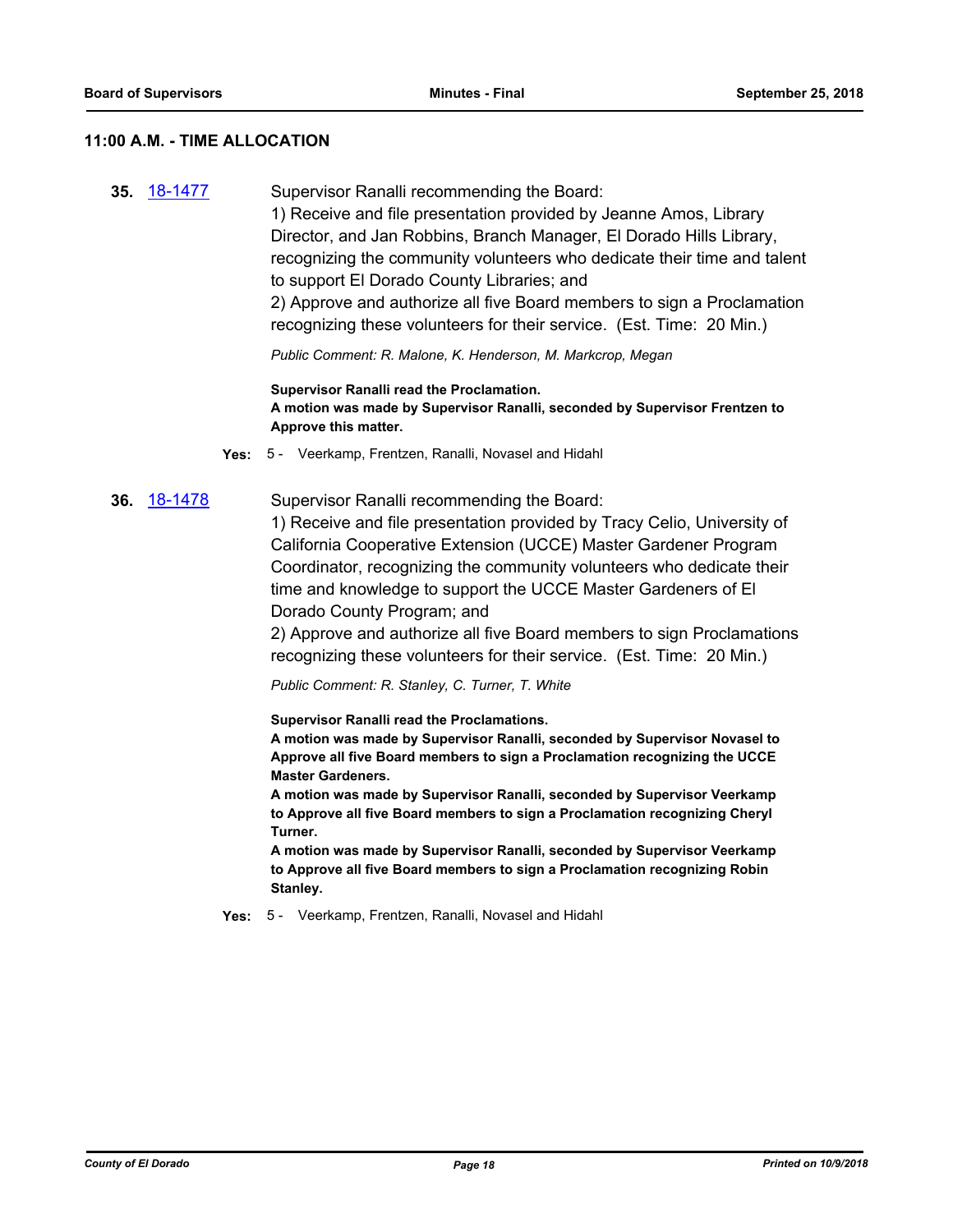#### **2:00 P.M. - TIME ALLOCATION**

**37.** [18-1343](http://eldorado.legistar.com/gateway.aspx?m=l&id=/matter.aspx?key=24694) HEARING - To consider the recommendation of the Planning Commission on the Dowler project (General Plan Amendment A16-0004/Rezone Z16-0011) requesting a General Plan Amendment and Rezone for a 0.11 acre portion on property identified by Assessor's Parcel Number 074-173-01, consisting of 1.61 acres, in the Greenwood area, submitted by Ray and Naomi Dowler; and staff recommending the Board take the following actions:

> 1) Adopt the Negative Declaration based on the Initial Study prepared by staff;

> 2) Approve General Plan Amendment A16-0004 amending the General Plan land use designation for a 0.11 acre portion of Assessor's Parcel Number 074-173-01 from High-Density Residential to Commercial based on the Findings presented;

3) Approve Z16-0011 rezoning a 0.11 acre portion of Assessor's Parcel Number 074-173-01 from One-acre Residential to Commercial, Limited based on the Findings presented;

4) Adopt Ordinance **5093** for said Rezone; and

5) Continue item for final action to occur with the adoption of the Resolution approving the General Plan Amendments considered by the Board during the "General Plan Window" for Land Use Element items, tentatively scheduled for September 25, 2018. (Supervisorial District 4) (Est. Time: 10 Min.)

**Supervisor Ranalli opened the hearing and upon conclusion of the public comment period, closed the hearing.**

**A motion was made by Supervisor Veerkamp, seconded by Supervisor Ranalli to Approve this matter and Adopt Ordinance 5093. The Board approved staff's request that Finding 1.1 (Attachment C) which states "CEQA does not apply to this project pursuant to Section 15061, "Review for Exemption," which states in subsection (b)(3) that a project is exempt from CEQA if the activity is covered by the general rule that CEQA applies only to projects which have the potential for causing a significant effect on the environment. Since it can be seen with certainty that there is no possibility that the activity in question may have a significant effect on the environment, the project is covered by the General Rule and therefore the activity is not subject to CEQA." However, a negative declaration was prepared for this project. Finding 1.1 should read that there were no significant impacts to the environment identified in the initial study or through the public review process and a negative declaration has been completed pursuant to CEQA section 15070.**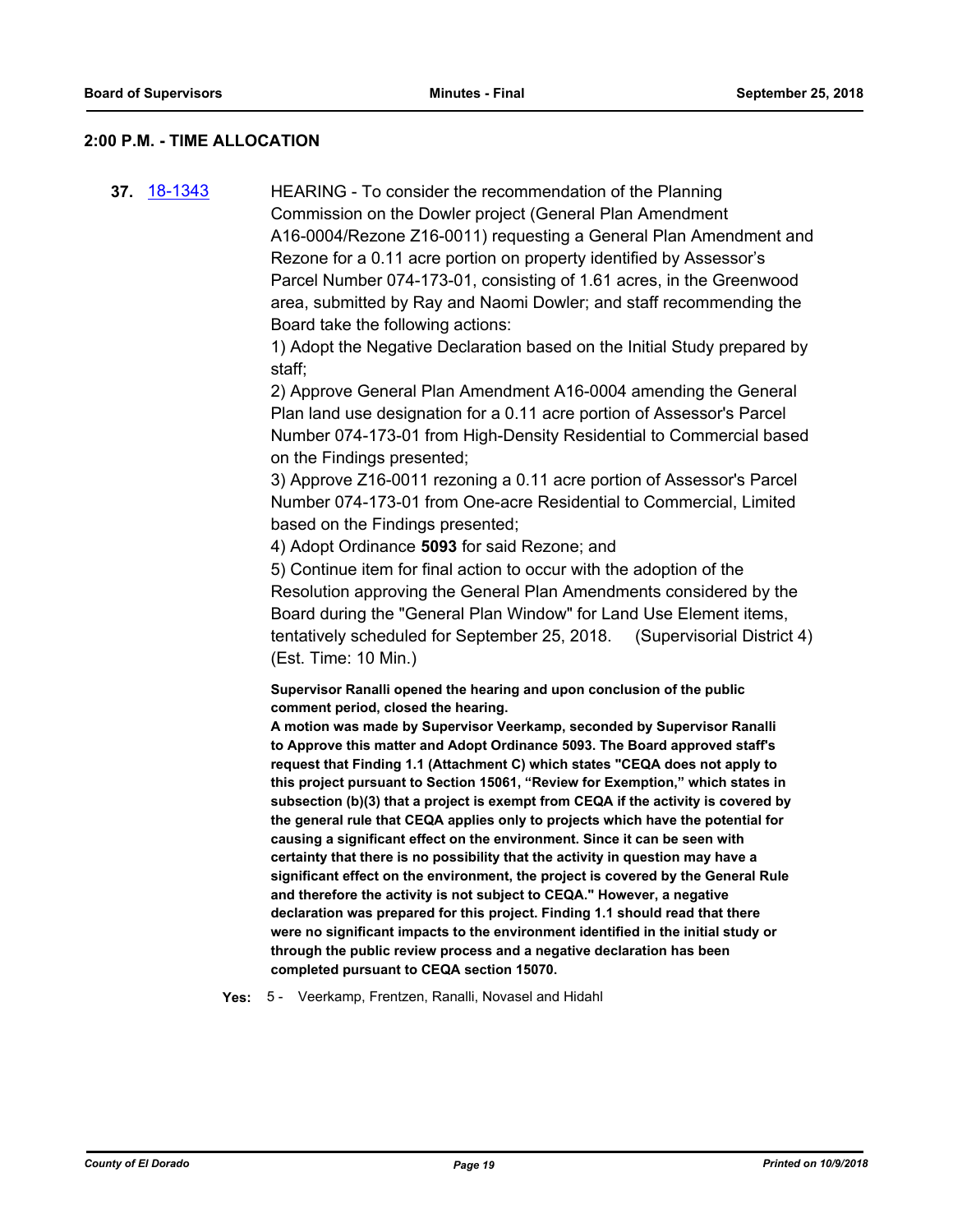**38.** [18-1401](http://eldorado.legistar.com/gateway.aspx?m=l&id=/matter.aspx?key=24753) HEARING - To consider the recommendation of the Planning Commission on General Plan Amendment GPA18-0001 to adopt and authorize the Chair to sign Resolution **201-2018** adopting a new Policy TC-Xc to the Transportation and Circulation Element of the General Plan that would duplicate current Policy TC-Xa 3. Policy TC-Xa 3 is a 2008 voter-adopted Measure Y Policy that requires new development to fully pay for road capacity improvements and is scheduled to sunset on December 31, 2018. New Policy TC-Xc would replace it as a Board of Supervisors adopted General Plan Policy, but without any sunset date. (Est. Time: 15 Min)

> **Supervisor Ranalli opened the hearing and upon conclusion of the public comment period, closed the hearing. A motion was made by Supervisor Veerkamp, seconded by Supervisor Ranalli to Approve this matter and Adopt Resolution 201-2018.**

- **Yes:** 5 Veerkamp, Frentzen, Ranalli, Novasel and Hidahl
- **39.** [18-1344](http://eldorado.legistar.com/gateway.aspx?m=l&id=/matter.aspx?key=24695) Community Development Services, Planning and Building Department recommending the Board adopt and authorize the Chair to sign Resolution **199-2018** approving the General Plan amendments considered by the Board during the September 2018 "General Plan Window" for the Land Use Element of the General Plan. (Est. Time: 10 Min.)

**A motion was made by Supervisor Hidahl, seconded by Supervisor Novasel to Adopt Resolution 199-2018.**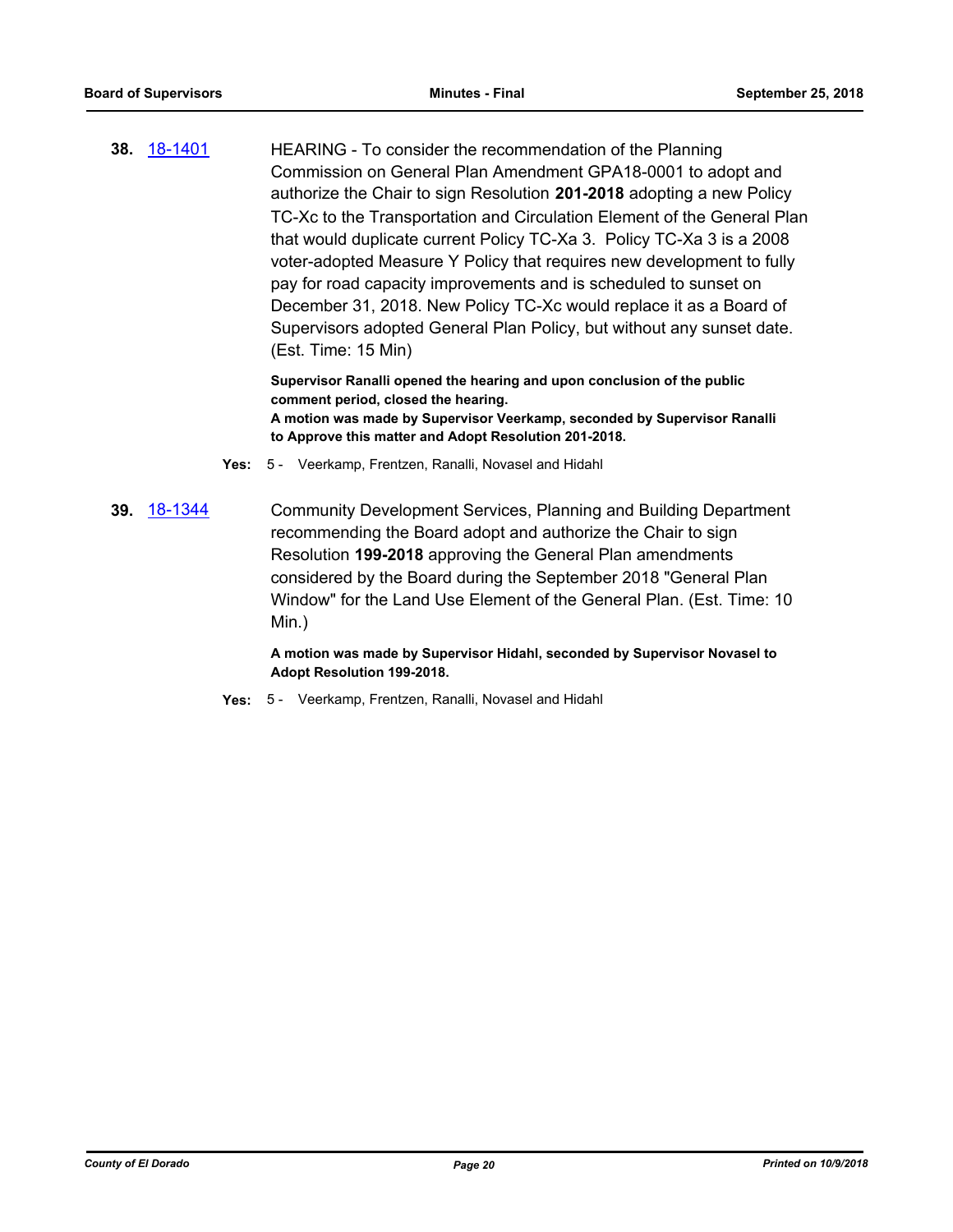#### **2:30 P.M. - TIME ALLOCATION**

**40.** [18-1462](http://eldorado.legistar.com/gateway.aspx?m=l&id=/matter.aspx?key=24814) Ad hoc Code Enforcement Advisory Committee recommending the Board receive and file an update on the committee's work to date and future plans. (Est. Time: 1 Hr.)

*Public Comment: K. Barthalom, S. Willis, L. Limbo, K. Payne, M. Egbert*

**Received and Filed.**

#### **ITEMS TO/FROM SUPERVISORS**

**Supervisor Hidahl reported on the following: Rural County Representatives of California annual conference in Napa.**

**Supervisor Frentzen reported on the following: Rural County Representatives of California annual conference in Napa. Town Hall meeting in Cameron Park on Thursday at 6:30 p.m.**

**Supervisor Veerkamp reported on the following: El Dorado County Fair volunteer appreciation night. Sacramento Area Council of Government meeting. Transit grant for Apple Hill project. Forest health and sustainable farming.**

**Supervisor Novasel reported on the following: Informal meeting with the Meyers community. Tahoe Prosperity Center meeting. Tahoe Regional Planning Agency meeting. Human Rights Commission meeting.**

**Supervisor Ranalli reported on the following: Lotus Road accident. Road maintenance. Founders Day event in Georgetown. Fire and Emergency preparedness meeting. Rural County Representatives of California annual conference in Napa.**

#### **CAO UPDATE**

**Don Ashton, Chief Administrative Officer, reported on the following: AB1810 legislation. FENIX training module. Department Head meeting this Friday regarding updating strategic plan. FEMA appeals delayed.**

#### **ADJOURNED AT 4:04 P.M.**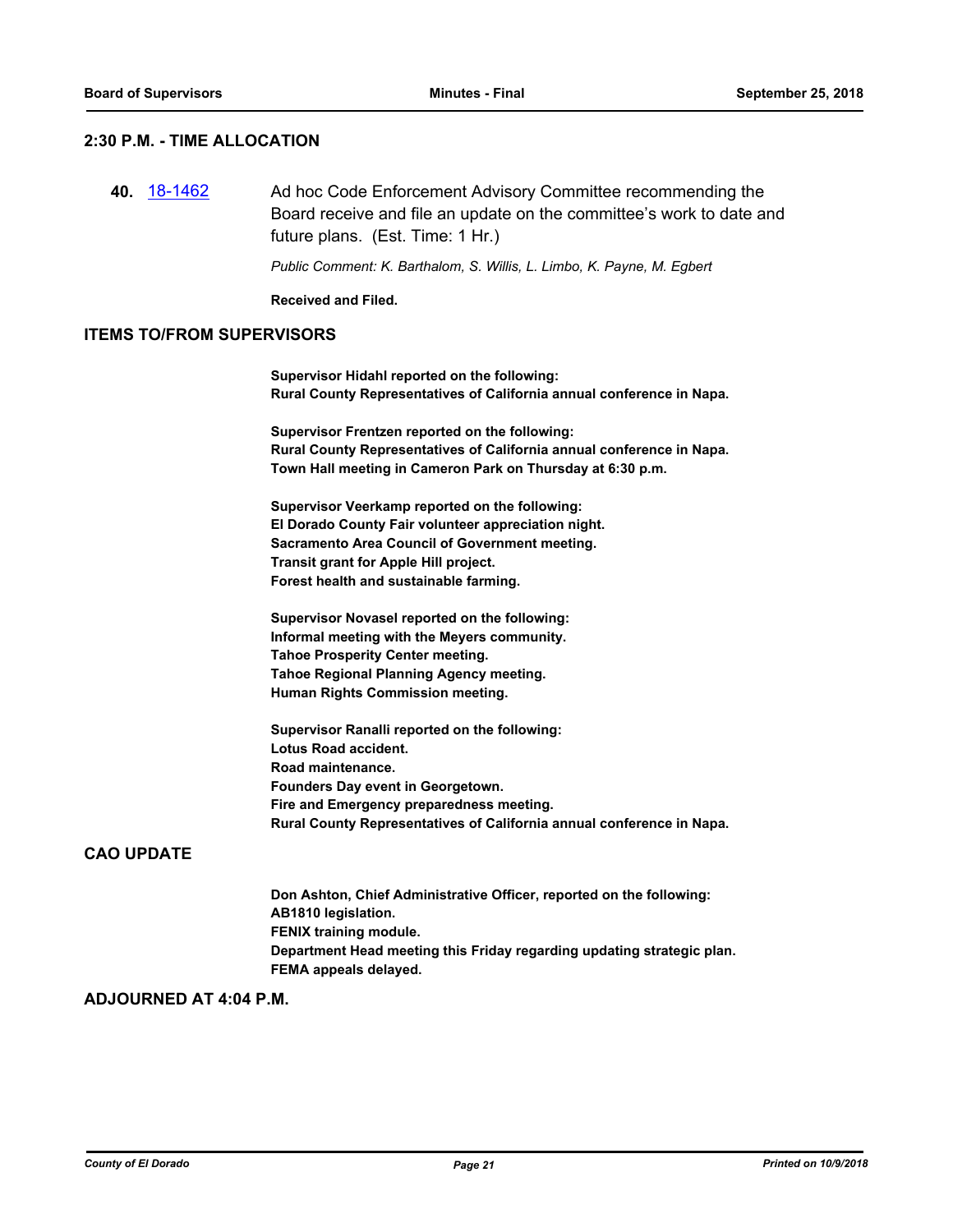### **CLOSED SESSION**

**41.** [18-1426](http://eldorado.legistar.com/gateway.aspx?m=l&id=/matter.aspx?key=24778) **Pursuant to Government Code Section 54956.8 - Conference with Real Property Negotiator**: This body will hold a closed session to give instructions to its negotiator regarding the real properties described as follows: APN's 325-300-35 and 325-300-36 located on Gold Nugget Way (no established physical address). Instructions to El Dorado County's negotiator will concern price and terms of payment. CAO, or designee, will be the negotiator on behalf of El Dorado County. The parties with whom El Dorado County's negotiators may negotiate are parcel owners Capitol Consultants, Inc. and their agents and successors. (Est. Time: 5 Min.)

> **No Action Reported. Supervisors Hidahl, Frentzen, Veerkamp and Ranalli participated. Supervisor Novasel recused herself from this matter.**

**42.** [18-1427](http://eldorado.legistar.com/gateway.aspx?m=l&id=/matter.aspx?key=24779) **Pursuant to Government Code Section 54956.8 - Conference with Real Property Negotiator**: This body will hold a closed session to give instructions to its negotiator regarding the real property known as Assessor's Parcel Number 323-400-16-100 consisting of approximately 48 acres: 50%: Betty J. Oetting as Surviving Trustee of the Arthur V. Oetting and Betty J. Oetting Revocable Trust dated 4/23/2013; 50%: Gary C. Oetting and Barba E. Oetting as Trustees of the Oetting Fam Trust dated 1/16/2002. Instructions to El Dorado County's negotiator will concern price and terms of payment. CAO, or designee will be the negotiator on behalf of El Dorado County. The parties with whom El Dorado County's negotiator may negotiate are those parties identified above and their agents and successors. (Est. Time: 10 Min.)

**No Action Reported. All five Supervisors participated.**

**43.** [18-1428](http://eldorado.legistar.com/gateway.aspx?m=l&id=/matter.aspx?key=24780) **Pursuant to Government Code Section 54956.9(d)(1)- Existing Litigation**. Title: Claim of Gregory Danel v. County of El Dorado York Risk Services Group, Inc., Workers' Compensation Claim Settlement, Claim ELOM-66863. (Est. Time: 5 Min.)

**No Action Reported. All five Supervisors participated.**

**44.** [18-1351](http://eldorado.legistar.com/gateway.aspx?m=l&id=/matter.aspx?key=24703) **Conference with Legal Counsel - Existing Litigation** pursuant to Government Code Section 54956.9(d)(1). Title: Thomas Austin and Helen Austin v. the County of El Dorado, and Does 1 through 50, El Dorado County Superior Court Case No. PC20150633, Number of potential cases: (1 ). (Est. Time: 10 Min.)

**No Action Reported. All five Supervisors participated.**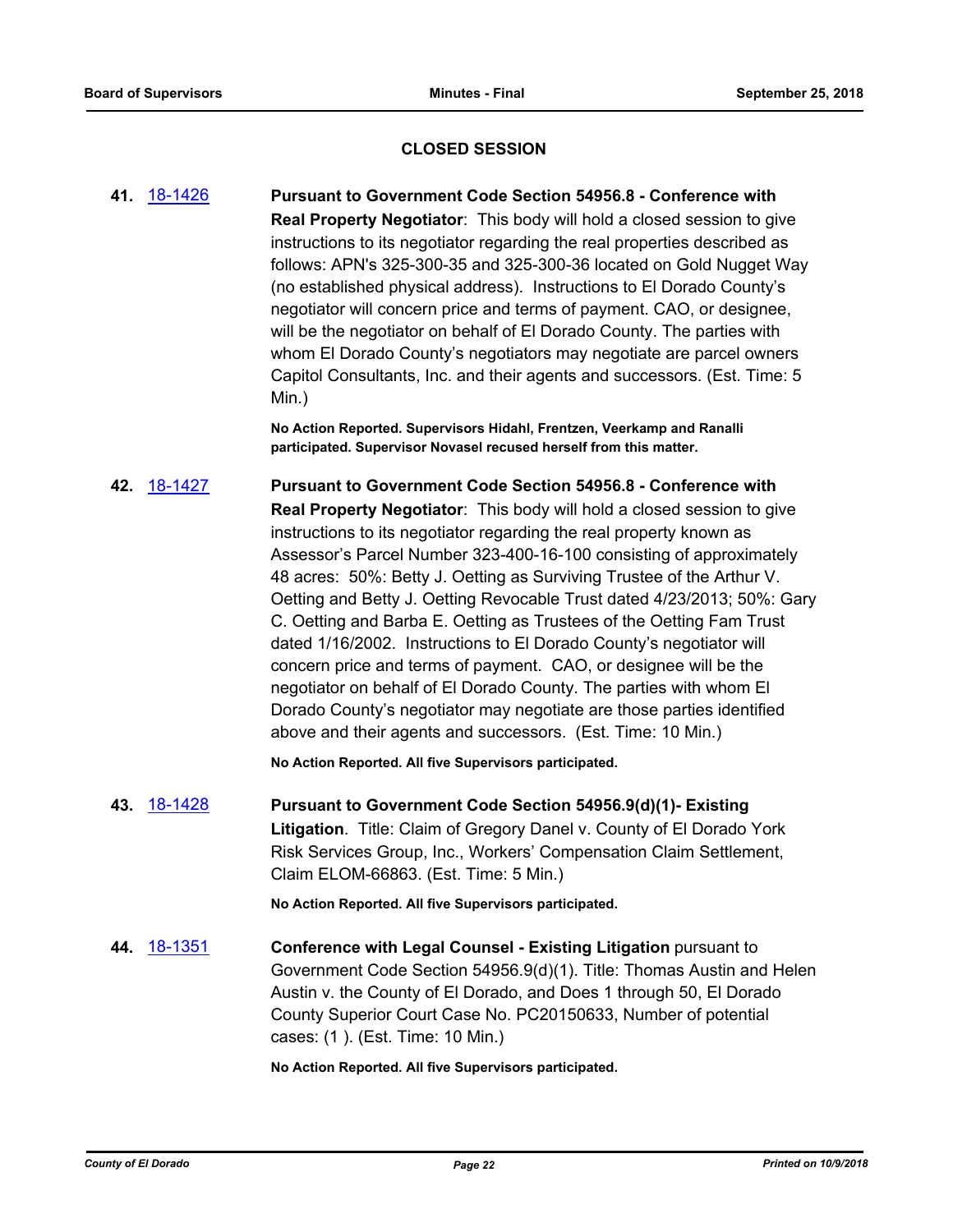| 45. | 18-1460 | Conference with Legal Counsel - Initiation of Litigation pursuant to<br>Government Code Section 54956.9(d)(4). Number of potential cases: (1).<br>(Est. Time: 10 Min.)                                                                                                                                                                                                                                                                    |
|-----|---------|-------------------------------------------------------------------------------------------------------------------------------------------------------------------------------------------------------------------------------------------------------------------------------------------------------------------------------------------------------------------------------------------------------------------------------------------|
|     |         | The Board by a unanimous 5-0 vote, all Board members present authorized<br>initiation of a quiet title action as against all persons claiming a property<br>interest in the property known as Fairplay Cemetery APN 094-080-03 with<br>direction that staff reach out to the interested community association prior to the<br>initiation of that litigation and if there is no response within 30 days to proceed<br>with the litigation. |
| 46. | 18-1499 | <b>Conference with Legal Counsel - Significant Exposure to Litigation</b><br>pursuant to Government Code Section 54956.9(d)(2). Number of potential<br>cases: (1). (Est. Time: 10 Min.)                                                                                                                                                                                                                                                   |
|     |         | No Action Reported. All five Supervisors participated.                                                                                                                                                                                                                                                                                                                                                                                    |
| 47. | 18-1447 | <b>Pursuant to Government Code Section 54957- Public Employee</b><br><b>Recruitment.</b> Title: Registrar of Voters. (Est. Time: 20 Min.)                                                                                                                                                                                                                                                                                                 |
|     |         | No Action Reported. All five Supervisors participated.                                                                                                                                                                                                                                                                                                                                                                                    |
| 48. | 18-1464 | <b>Pursuant to Government Code Section 54957- Public Employee</b><br><b>Recruitment/Appointment.</b> Title: Director of Planning & Building. (Est.<br>Time: 20 Min.)                                                                                                                                                                                                                                                                      |
|     |         | The Board by a unanimous 5-0 vote, all Board members present the Board<br>appointed Tiffany Schmid as the acting Director of Planning and Building<br>Department effective Saturday, September 29, 2018.                                                                                                                                                                                                                                  |